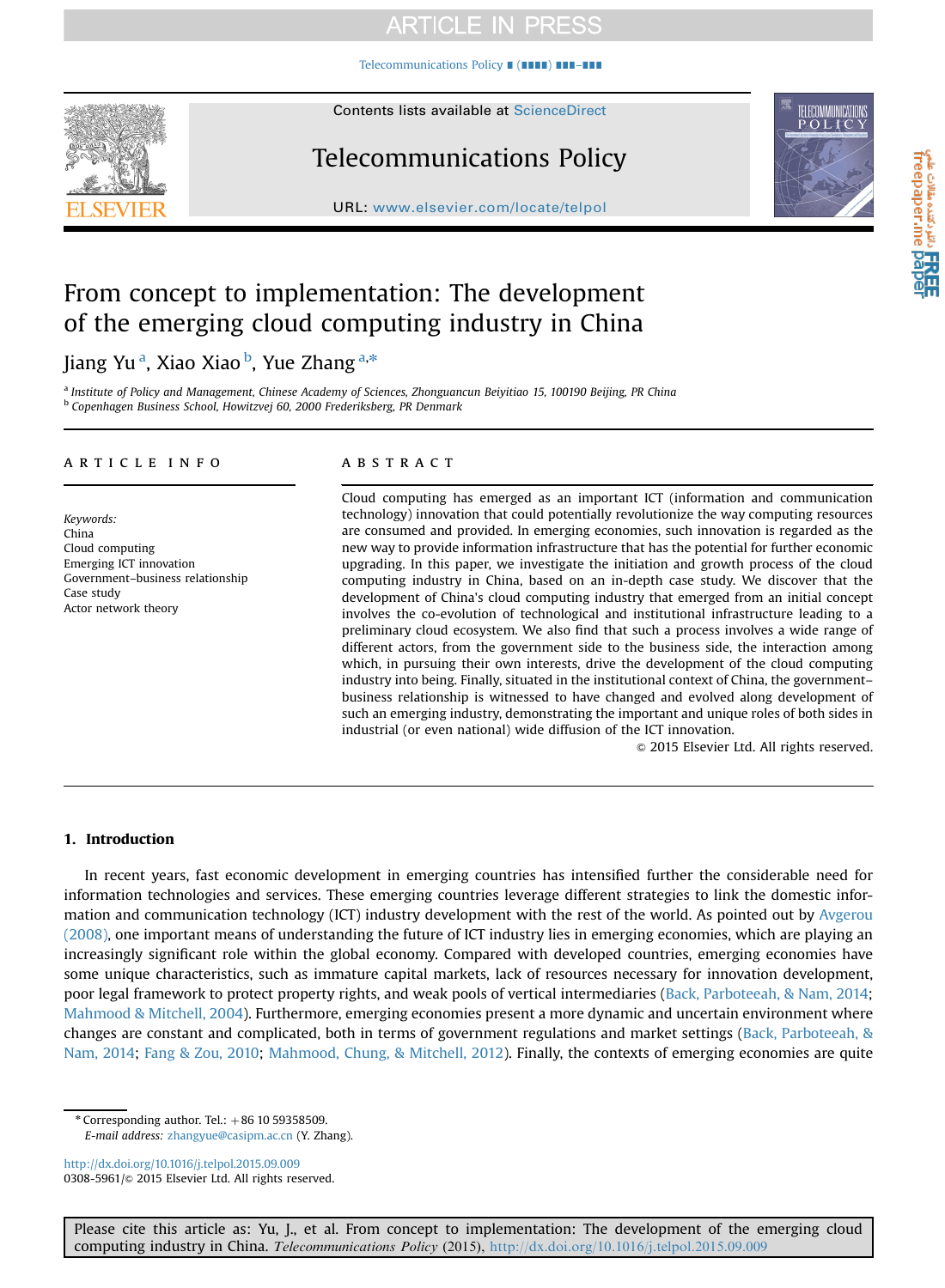different in terms of cultural background and political environment, which have profound implications for understanding certain ICT related phenomenon ([Xiao, Califf, Sarker, & Sarker, 2013\)](#page-16-0).

In this paper, we focus our attention on one of the emerging economies – China. The world has witnessed the tremendous economic growth of China in recent decades, which has been given impetus by a series of changes in various aspects of the social and regulative systems, since the "reform and openness" policy implemented in the late 1970s. Parallel with such economic growth, we have also seen the impressive development of the ICT industry in China, which has been one of the major forces to transform China into a "knowledge-based" society. In recent decades, the development of the ICT sector has been given highest priority by the Chinese government in an effort to modernize the country ([Amiri, Campbell,](#page-14-0) & [Ruan, 2013](#page-14-0); [Zhu, 2006](#page-16-0)). As [Martinsons \(2005\)](#page-15-0) puts it, "more than any other country, China is being transformed by the application of IT, from a poor and isolated society to major force in the global economy." Such efforts have led to a series of revolutions in the ICT sector, including industry-level deregulation to decrease monopoly and introduce competition, internationalization and standardization ([Gao & Lyytinen, 2000;](#page-15-0) [Xia, 2012](#page-16-0); [Zhang](#page-16-0) [& Cheng, 2011;](#page-16-0) [Zhu, 2006\)](#page-16-0). For instance, the gradual transformation of the telecommunication sector over the years resulted in controlled liberalization and limited competition [\(Gao](#page-15-0) [& Lyytinen, 2000](#page-15-0)). This once again emphasizes the importance of contextualization in understanding technological progress in emerging economies ([Li, Gao,](#page-15-0) [& Mao, 2014](#page-15-0)).

In this study, we focus on the emerging cloud computing industry in China, examining the process of its evolution and investigating the role of various actors in driving such evolution. Cloud computing represents a convergence of two major trends in information technology, which are IT efficiency and business agility [\(Marston, Li, Bandyopadhyay, Zhang,](#page-15-0) & [Ghalsasi 2011\)](#page-15-0). Since 2007, the advent and spread of cloud computing, which represents a fundamental change in the way IT services are developed, deployed, scaled, updated, maintained and paid for, has been gradually changing the traditional ICT landscape in China. The market of China cloud computing services grew quickly and the overall cloud computing value chain is expected to grow to \$122 billion by 2015 [\(Larson, 2013](#page-15-0)).

The focus on cloud computing follows the call by [Xiao et al. \(2013\)](#page-16-0) for more studies to consider emerging technologies, as previous ICT-related research in the context of emerging economies mostly focused on the adoption of well-established technologies such as various information systems and the Internet. These types of technological innovations are evolving in parallel with more socio-technical uncertainties than well-established ones both in emerging and advanced economies, and the applicability and use of such technologies are somewhat incomplete and unstable [\(Morris, 2009](#page-15-0); [Rosenberg, 1994\)](#page-15-0).

By exploring the process through which the cloud computing industry has developed, we aim to provide insights into the underlying mechanisms of the large-scale diffusion, deployment, and adoption process of emerging ICT innovations – cloud computing in this case – in China. To do so, a longitudinal study is conducted to investigate the evolution process of the cloud computing industry in China. Taking such a "bottom-up" approach to analyze the phenomenon will allow us to generate context-specific insights and understand how the particular social and political environment in China has influenced or shaped such a process ([Walsham, 2001\)](#page-16-0).

The rest of the paper is organized as follows: first, we discuss previous literature and present relevant theoretical background for our analysis. This is followed by a brief discussion of the methodology employed in this study, and our interpretation of the data with respect to the development of China's cloud computing industry. We discuss our findings and then offer our conclusions.

#### 2. Cloud computing

Cloud computing is defined by the National Institution of Standards and Technology (NIST) as "a model for enabling convenient, on-demand network access to a shared pool of configurable computing resources (for example, networks, servers, storage, applications, and services) that can be rapidly provisioned and released with minimal management effort or service-provider interaction" [\(Owens, 2010\)](#page-15-0). This new paradigm is regarded as an important solution for reducing IT investment costs, minimizing management effort, and improving business process ([Armbrust et al., 2010\)](#page-14-0).

According to NIST, cloud computing services are usually provided in three models: SaaS (software as a service),<sup>1</sup> PaaS (platform as a service),<sup>2</sup> and IaaS (infrastructure as a service)<sup>3</sup> ([Owens, 2010\)](#page-15-0). The cloud-based IT deployment model differs from traditional IT service models in several aspects. First and foremost, with minimal initial capital investment, it has significantly lowered the entry cost of IT deployment, especially for smaller firms ([Marston et al., 2011\)](#page-15-0). This is complemented by the "pay-as-you-go" payment mode, which essentially transformed IT resources as measured service or another type of utility [\(Yang](#page-16-0) [& Tate, 2012\)](#page-16-0). Secondly, cloud computing utilizes on-demand network access as a means to connect users to a shared pool of IT resources, meaning that the amount of IT resources that can be accessed by almost everyone is unlimited ([Marston et al., 2011](#page-15-0)). Furthermore, the level of elasticity associated with cloud computing is much higher than traditional IT solutions, making it easy for the users to scale up and down the deployment [\(Yang & Tate, 2012](#page-16-0)).

 $<sup>1</sup>$  Software as a Service (SaaS) is a software distribution model in which applications are hosted by a vendor or service provider and made available to</sup> customers over a network, typically the Internet ([Owens, 2010\)](#page-15-0).

 $<sup>2</sup>$  Platform as a Service (PaaS) is a way to rent hardware, operating systems, storage and network capacity over the Internet [\(Owens, 2010](#page-15-0)).</sup>

<sup>&</sup>lt;sup>3</sup> Infrastructure as a Service (IaaS) is a provision model in which an organization outsources the equipment used to support operations, including storage, hardware, servers, and networking components [\(Owens, 2010](#page-15-0)).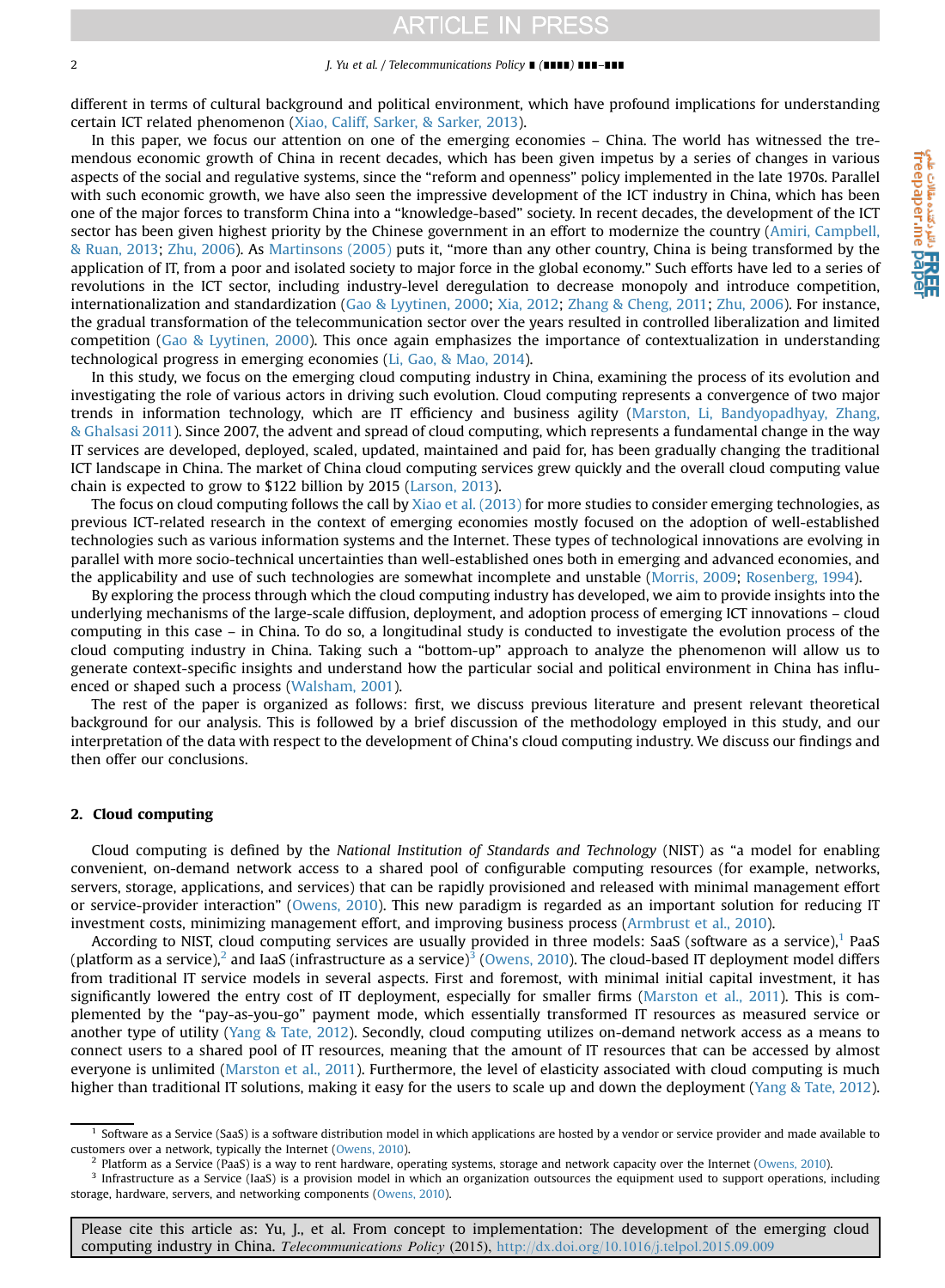Finally, apart from reduction in costs and skilled labor, cloud computing also lowers the barriers to and opens up opportunities for innovation, an advantage that separates cloud computing from commoditized outsourcing, due to lowered transaction costs related to innovation afforded by the flexibility and elasticity of cloud-based IT solutions [\(Marston et al.,](#page-15-0) [2011;](#page-15-0) [Venters](#page-16-0) & [Whitley, 2012](#page-16-0)).

Cloud computing not only represents, at the micro-level, a new mode of IT delivery and consumption, but also implies, at the macro-level, a new business model that leads to different industrial dynamics ([Marston et al., 2011;](#page-15-0) [Subramanian,](#page-15-0) [Abdulrahman, & Zhou, 2014](#page-15-0)). New players (cloud only providers such as Salesforce.com) have emerged to challenge the incumbents, while the traditional IT vendors scramble to adapt to the new landscape by modifying and transforming their existing business model [\(Cusumano, 2010;](#page-14-0) [Iyer & Henderson, 2010\)](#page-15-0). From an even broader perspective, industrial experts have suggested that cloud computing would provide emerging economies an opportunity to leapfrog developed markets, given the advantages offered in terms of obtaining computing resources (as discussed above), and also in light of potential changes in industrial dynamics due to the rise of new players [\(Uretsky, 2014\)](#page-16-0).

When it comes to cloud computing related research, it is suggested that the field is still in its nascent stage with most studies concentrating on initial adoption of the technology ([Schneider & Sunyaev, 2014](#page-15-0); [Winkler, Goebel, Benlian, Bidault,](#page-16-0) & [Günther, 2011\)](#page-16-0). Existing studies have tackled issues including whether companies or industries should move to cloud and what drives the adoption intention (e.g., [Brust & Sarnikar, 2011](#page-14-0); [Hsu, Ray,](#page-15-0) & [Li-Hsieh, 2014](#page-15-0); [Sarkar](#page-15-0) & [Young, 2011](#page-15-0); [Sarkar](#page-15-0) & [Young, 2011\)](#page-15-0); the benefits and risks of adopting cloud-based IT solutions (e.g., [Janssen](#page-15-0) & [Joha, 2011](#page-15-0); [Lampe, Wenge,](#page-15-0) [Müller, & Schaarschmidt, 2012\)](#page-15-0); procedures and guidelines on cloud adoption (e.g., [Abokhodair, Taylor, Hasegawa,](#page-14-0) & [Mowery, 2012;](#page-14-0) [Lee, Tang,](#page-15-0) & [Sugumaran, 2012](#page-15-0); [Wind, Repschlaeger,](#page-16-0) [& Zarnekow, 2012\)](#page-16-0). Most of this research is done at the organizational level, aiming to shed light on the practitioners who are at the crossroad of adopting such a new business model of IT deployment. Some studies take an industrial level viewpoint by evaluating the potential of cloud computing with a focus on a certain industry (e.g., [Lampe et al., 2012;](#page-15-0) [Oliveira, Thomas,](#page-15-0) [& Espadanal, 2014\)](#page-15-0). However, very few studies approach the phenomenon on a societal or country level, not to mention in the context of emerging economies.

Our study investigates the cloud computing phenomenon at the macro-level. More specifically, we examine the process by which an industry has developed around this emerging ICT innovation in the context of China. Hence, we are interested in exploring the local uniqueness of China when it comes to cloud computing development, by identifying the relative actors (who have been included), structure (who hands off to whom), and governance (who influences the rules). More importantly, we examine how the policy evolves along the business practice as the industry progresses toward maturity ([Tang et al., 2014\)](#page-15-0).

#### 3. Institutional environment of China's ICT sector

Given that the cloud computing industry belongs to the broad area of ICT, it is important to look at the institutional environment of the ICT sector in China when investigating the evolution process of the cloud computing industry. First and foremost, the government still plays a central role in launching major development programs, building national innovation systems, and further improving the ICT infrastructure [\(Luoma](#page-15-0) & [Nyberg, 2011](#page-15-0)). For instance, in the case of cloud computing, different central ministries including MIIT (Ministry Of Information And Industry Technology) and NDRC (National Development and Reform Commission) have worked together to promote this emerging sector in China. Though China has experienced the so-called "opening up" reform attempting to transform into a market economy, control by central gov-ernment is still substantial, especially when it comes to policy making and strategy planning ([Zhu, 2006](#page-16-0)).

The implementation of ICT strategies is a "top-down" approach with central government providing guidelines and targeted goals (like the "National Five-Year Plan"), and different levels of local governments (including ministry-level government, provincial government, and municipal government) developing localized implementation plan and strategies according to their own situations and needs [\(Zhu, 2006\)](#page-16-0). In this respect, the local government plays a critical role in ICT development, as it actually instigates various policies and programs. For instance, in the case of science and technology parks, a governmental initiative aimed at boosting China's technological capabilities, central government issued policy support (e.g., the Touch Program, [Yuan, Gao, Xiang, Tian,](#page-16-0) & [Zhang 1992\)](#page-16-0), while various levels of local government established the huge number of local technology parks that facilitated scientific collaboration and knowledge transfer among local business, foreign companies, and high-education institutes ([Hu, 2007](#page-15-0); [Nag, Corley](#page-15-0) [& Gioia, 2007](#page-15-0)). However, it is worth noting that such an administrative system in China is still plan-oriented and usually managed by people who lack subject knowledge background, leading to situations where the quality of the developing initiatives and projects are not always guaranteed [\(Suttmeier](#page-15-0) & [Yao, 2004\)](#page-15-0). As noted by [Gao & Lyytinen \(2000\)](#page-15-0), who studied the transformation of the telecommunication sector, China has progressed slowly from the socialist planning system, a system that favors state control and prevents economic laws, which can lead to failure and lack of efficiency when it comes to ICT development.

Moreover, the recent governmental long-term plan of technology and science (the fifteen-year plan announced in 2006 $^4\rm{)}$ emphasizes the importance of indigenous research and innovation driven by technology [\(Li, 2007;](#page-15-0) [Luoma, & Nyberg, 2011](#page-15-0)). China's ICT development strategy presents a typical dilemma of many developing countries: on the one hand, globalization

<sup>4</sup> Website of the fifteen-year plan: [http://www.gov.cn/english/ 2006-02/09/content\\_183426.htm.](http://www.gov.cn/english/%202006-02/09/content_183426.htm) Accessed July, 2013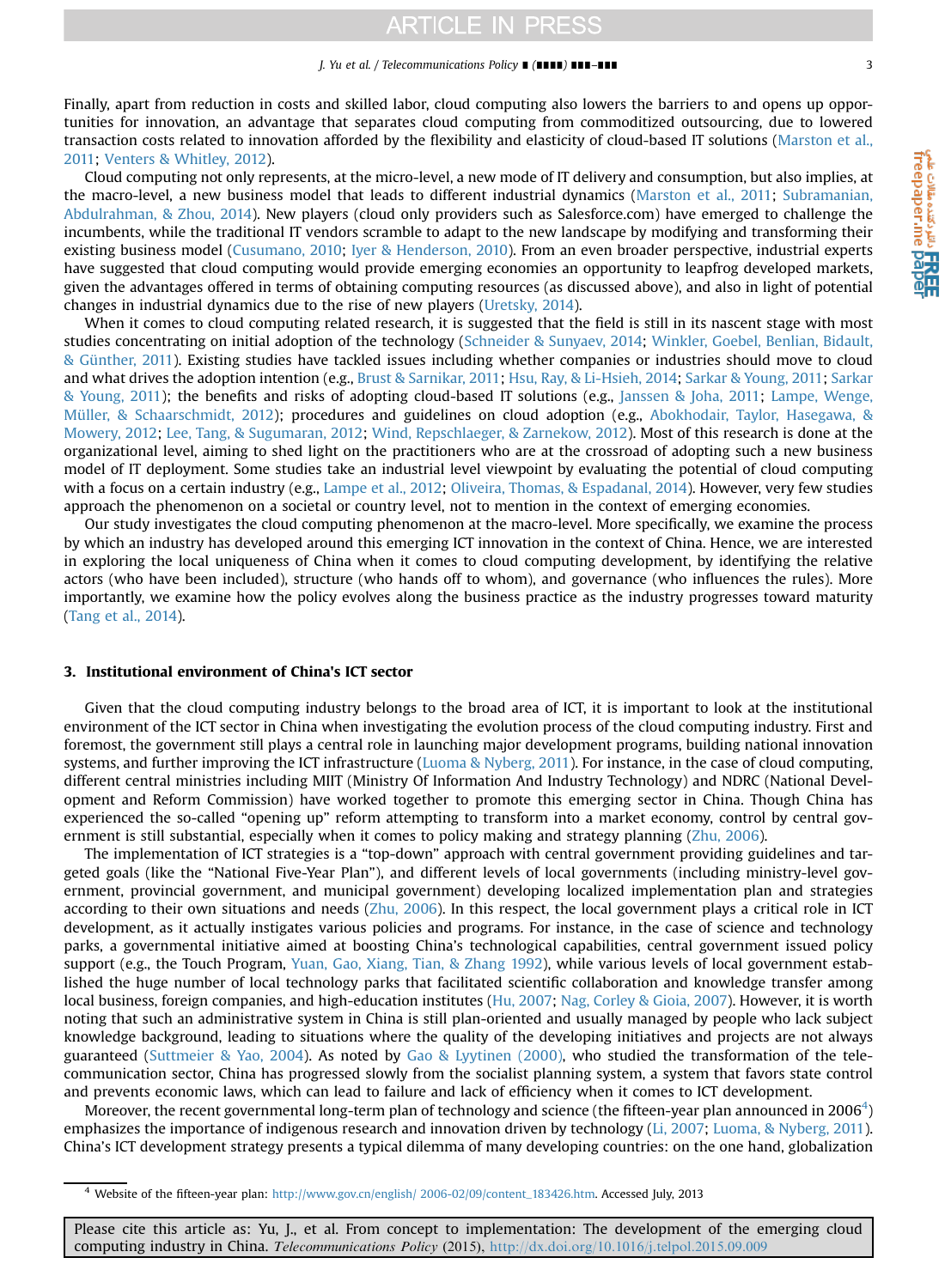#### 4 J. Yu et al. / Telecommunications Policy ∎ (∎∎∎∎) ∎∎∎–∎∎∎

is a trend that should be utilized not avoided, while, on the other hand, globalization cannot be allowed to dominate fully the domestic market and hence seek technological autonomy and minimize dependence on foreign countries [\(Muchie](#page-15-0) & [Baskaran, 2006\)](#page-15-0). Along similar lines, other scholars like [Suttmeier and Yao \(2004\)](#page-15-0) and [Wang, Kwak, and Lee \(2014\)](#page-16-0) define the technological strategies of China as "neo-techno-nationalism," where 1) national interests are pursued by leveraging globalization, 2) technological innovations are led by both private initiatives and government–business partnerships, and 3) the market is open to foreign investment under certain conditions. Such "neo-techno-nationalism" policy that promotes indigenous innovation can sometimes create inconformity between central government and local government, as it constrains the activities of foreign direct investment that plays an important role in economic development in certain regions ([Chen & Ku, 2014;](#page-14-0) [Lee, Chan](#page-15-0) & [Oh, 2009](#page-15-0); [Wang et al., 2014](#page-16-0)).

Additionally, foreign enterprises have been playing a crucial role in China's economic growth and this is especially the case in the ICT industry [\(Whalley & Xin, 2010](#page-16-0)). For instance, after analyzing the revolution in the telecommunication sector in China, [Yoo \(2004\)](#page-16-0) concluded that foreign influence is one of the three forces that drove the reform, together with market forces and state concerns. However, as discussed above, China's attitudes toward foreign investment or foreign enterprises are complex: on the one hand, Chinese ICT industry longs for domestic development fostered by technological innovations; on the other hand, the gap between China and advanced economies in ICT capabilities is still immense, which means that it still needs to rely on foreign enterprises to acquire the newest technology [\(Song & Wang, 2012\)](#page-15-0). In this respect, the government efforts in coordinating various interests and managing relationships between domestic players and foreign players are of utmost importance in some of the ICT initiatives ([Kwak, Lee, & Fomin, 2011](#page-15-0); [Whalley](#page-16-0) & [Xin, 2010\)](#page-16-0).

Finally, China has long been perceived as having a poor legal and regulatory environment ([Gao & Damsgaard, 2007](#page-15-0)), which is very relevant in the case of cloud computing. As pointed out by [Kshetri \(2013\)](#page-15-0), compared with the technological development, cloud-related legal systems and enforcement mechanisms are evolving more slowly, potentially hindering the maturation of the market. In China, there is currently no specific legislation that directly addresses cloud computing services. However, since cloud services are based on a real-time network (i.e., the Internet), regulations and rules for telecommunications will apply here to regulate cloud services. The majority of cloud services are likely to be categorized as value added telecommunication services under the "Telecommunications Regulations," implying that special licenses are required to provide such services. Hence, if a foreign company intends to operate in the market of cloud computing, it must establish a foreign invested telecommunication enterprise, in accordance with the relevant requirements set forth in the "Foreign Investment Catalog," "Provisions on Administration of Foreign-Invested Telecommunications Enterprises", and other related rules.5 Therefore, foreign companies that wish to enter China's cloud computing market are required to establish joint cooperative arrangements with domestic partners.

#### 4. Theoretical lens: actor-network theory

We adopt the actor-network theory for analysis and interpretation. Actor-network theory aims to examine the motivations and actions of actors who form alliances with and/or enroll other actors to form heterogeneous networks of aligned interests [\(Callon & Latour, 1981](#page-14-0); [Sarker, Sarker, & Sidorova, 2006;](#page-15-0) [Walsham & Sahay, 1999](#page-16-0)). A core idea of ANT is that any object (of study) can be viewed as "a product or an effect of a network of heterogeneous materials" [\(Law, 1992](#page-15-0); p. 381), and any network can consist of actors of different nature (human or non-human), and of different scale (micro or macro), which should be granted analytical equality ([Callon, 1990](#page-14-0); [Latour, 2005](#page-15-0)). To form successful networks, a sufficient body of actors needs to be enrolled, and the interests of these actors need to be aligned and weaved into the network [\(Law, 1992;](#page-15-0) Walsham & Sahay, 1999).

"Inscription" and "translation" are among the key concepts for understanding the interest alignment to form an actornetwork. An inscription is a form of anticipated characteristics which actors, in one way or another, try to build into an artifact ([Callon, 1990\)](#page-14-0). Translation implies that an actor reinterprets or appropriates the interests of other human actors and the interests embedded in non-human actors according to one's own, and has these interests represented in the inscription ([Sarker, Sarker,](#page-15-0) [& Sidorova 2006](#page-15-0)). It is discussed in the literature that translation involves phases: problemization where the focal actor frames the problem; interessement where the focal actor convinces other actors to accept its own interests; and enrollment where other actors accept the interests defined by the focal actor and involve themselves in the network ([Callon,](#page-14-0) [1986](#page-14-0); [Sarker et al., 2006](#page-15-0)).

As a powerful analytic tool, ANT has been adopted in a wide range of disciplines, including sociology, anthropology, economics, organization studies, and information systems studies ([Law & Hassard, 1999\)](#page-15-0). Particularly, in the area of information systems, which is at the intersection of the social and the technical, ANT has helped the progression of intellectual agenda. This is enabled by ANT's characteristics of encouraging the researchers to examine closely the dynamic interplays among complex socio technical systems, and to understand the social and political issues surrounding the development, adoption, and implementation of various information technologies (e.g., [Hanseth & Monteiro, 1997](#page-15-0); [Sarker et al., 2006](#page-15-0), Walsham & Sahay, 1999).

 $5$  Currently, the proportion of foreign capital investment in FITEs providing BTS should not exceed 49% and for VATS-type FITEs should not exceed 50% in total.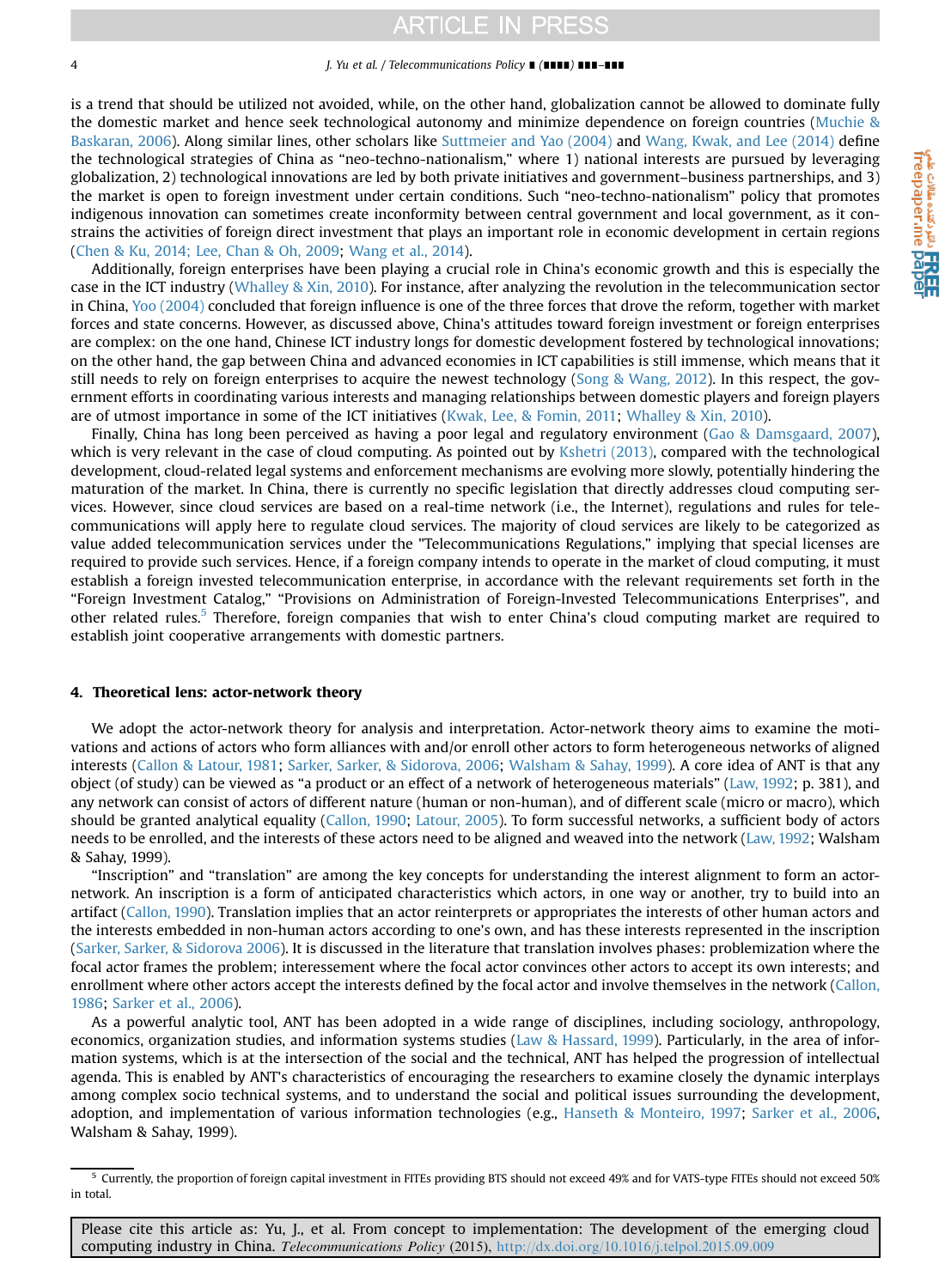#### J. Yu et al. / Telecommunications Policy ∎ (∎∎∎∎) ∎∎∎–∎∎∎ 5

We regard ANT as an appropriate tool for analyzing the development of the cloud computing industry in China. To begin with, ANT allows treating the evolution of the cloud computing landscape in China as a process of how a stable network of aligned interests has been built and maintained. In other words, the process can be described from the network building perspective, and the interactions among actors can be described as actions related to translation, enrollment, and inscription that facilitate or inhibit the stabilization of the network. Furthermore, as discussed above, the institutional environment of the ICT industry in China is characterized by the presence of multiple players from both the business sector and the government sector ([Li, Shen, Ma, and Zhang, 2015\).](#page-15-0) ANT would allow determining the interests of these actors, and analyzing how such interests are aligned and weaved into the network. Therefore, the theoretical lens of ANT would provide not only a holistic view of the cloud computing industry, in order to investigate how such a network comes into being (e.g., [MacKenzie, 2009](#page-15-0); [Sarker et al., 2006](#page-15-0)), but also focus on each of the major actors and examine their interests, behaviors, and interactions, which facilitate or inhibit the development of the network (e.g., [Walsham](#page-16-0) [& Sahay, 1999](#page-16-0)).

To sum up, in this study, we analyze the process of which an actor-network is developed, shaped, and stabilized. The focus is on the interplay among various actors throughout the process, which results in or attempts to achieve "a blackboxed relationship" [\(Cordella, 2010](#page-14-0)). More importantly, the institutional environment of the ICT sector in general and the cloud computing industry specifically is an important piece of the puzzle for a holistic view of how the industry has developed. Hence, in our analysis, we not only focus on the various actors involved and their actions, but also scrutinize the influence of the broader social context in driving the interests of different actors and in shaping the behavior related to translation and inscription ([Gao](#page-15-0) & [Damsgaard, 2007](#page-15-0)).

#### 5. Research methodology

[Walsham \(2001\)](#page-16-0) advocates that scholars should take a "glocalization" approach when addressing issues in emerging economies. This implies a more "bottom-up" method that takes into consideration the local uniqueness of a certain emerging economy. Following such a call, we conduct a longitudinal case study to examine inductively the evolution process of China's cloud computing innovation, while being sensitized to the context ([Walsham, 1995](#page-16-0); [2006](#page-16-0); [Yin, 2003\)](#page-16-0). We adopt the ontology of "internal realism." The reality – the development process of the cloud computing industry in China – we try to construct is not independent from our interpretation, but rather an "inter-subjective" construction of a shared understanding of the phenomenon between the participants involved in the process and the researchers ([Archer, 1988;](#page-14-0) [Walsham,](#page-16-0) [1995](#page-16-0)). Carrying out a longitudinal study on the evolution process of China's emerging cloud computing industry requires capturing changes in information technology and the market, analyzing the dynamic contexts within which the evolution takes place, and exploring key actors' role in the process.

#### 5.1. Data collection

The authors of this paper first engaged in field observations [\(Yin, 2003\)](#page-16-0). Two of the authors work in a national public institute directly involved in the policy formation of China's ICT industry, allowing first-hand experience and observation of the development of the emerging industry. This also granted us access to major participants in the process. We conducted pilot interviews at China's cloud computing conference, which attracted the main domestic and international firms to publicize new concepts, build connections, and promote new products. Several experts in leading companies were interviewed during the conference to analyze the industry's development patterns. This helped us identify key players in the field, whom we were able to interview later. In the end, 35 semi-structured interviews were conducted with representatives of the main players including five foreign IT MNCs (multinational companies), seven government agencys, five internet firms, two industrial associations, three domestic system vendors, and three telecommunication operators, from the period of March 2012 to January 2014. Third, we also relied on archival documents, such as news reports, public speeches of ministers and industrial leaders, and the annual reports of cloud computing development in China.

#### 5.2. Data analysis

As the first step of the data analysis, we identified and chronologically organized the key milestone events since the early appearance of the cloud computing concept in China. Such a process mainly involved content analysis of archival documents as well as interview data. [Table 1](#page-5-0) presents and describes these key milestones.

Secondly, we inductively analyzed the data through the theoretical lens of ANT. This round of data analysis was focused on identifying key actors involved in the development process, their interests, their actions, and the interactions between them. The key milestones presented in [Table 1](#page-10-0) helped us map out the formation of the network (in this case the cloud computing industry) and the influence of various actors throughout the process. The examination of the milestones through the lens of ANT allowed us to discern three distinct phases of the evolution process of China's cloud computing industry to date, namely, Initiating from the Concept, Building Cloud Infrastructure, and Developing Cloud Ecosystem. These three phases marked different stages of the formation of the network, each of which was led by different focal actors and characterized by different problems. It is noted that the identification of the three phases was an iterative process that involved constant comparison between the data pattern and the theoretical concepts ([Yin, 2003](#page-16-0)).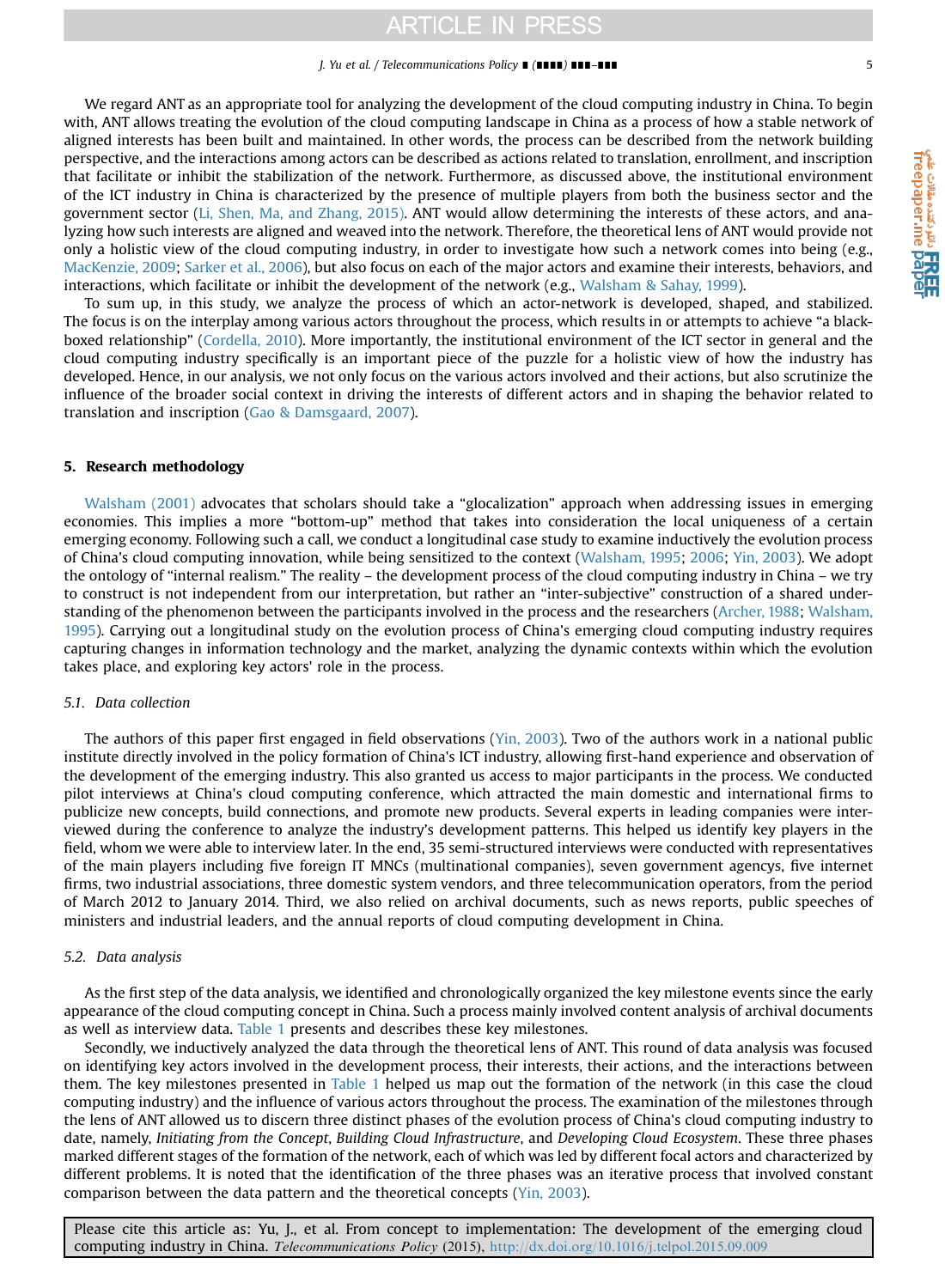#### <span id="page-5-0"></span>6 J. Yu et al. / Telecommunications Policy ∎ (∎∎∎∎) ∎∎∎–∎∎∎

#### Table 1

Milestones of cloud computing development in China. Source: Collected by the authors from various reports and verified by the interviewees.

| Time               | <b>Events</b>                                                                                                                                                                                                                 |
|--------------------|-------------------------------------------------------------------------------------------------------------------------------------------------------------------------------------------------------------------------------|
| Feb. 2008          | IBM announced the establishment of China's first Cloud Computing Center. This center provided emerging Chinese software                                                                                                       |
|                    | companies with a virtual computing environment.                                                                                                                                                                               |
| Jan. 2009          | Alibaba established the first "Electronic Business Cloud Computing Center" in Nanjing, Jiangsu province.                                                                                                                      |
| Jul. 2009          | Sinochem group established China's first cloud computing platform at the firm level.                                                                                                                                          |
| Sept. 2009         | Aliyun, the cloud computing subsidiary of Alibaba, was launched.                                                                                                                                                              |
| Nov. 2009          | China Mobile launched "Big Cloud Project" to establish a large-scale cloud computing platform.                                                                                                                                |
| Jan. 2010          | China Cloud Computing Technology and Industry Alliance (CCCTIA) was founded in Beijing.                                                                                                                                       |
| Oct.2010           | Chinese government announced its twelfth Five-Year Development Plan and highlighted Cloud Computing as one of the key<br>investment areas.                                                                                    |
| Oct. 2010          | MIIT and NDRC announced that five cities – Beijing, Shanghai, Shenzhen, Hangzhou, and Wuxi – would conduct a cloud<br>computing trial service.                                                                                |
| Aug. 2011          | China Cloud Computing Promotion and Policy Forum (3CPP) was established as the collaboration platform for government and                                                                                                      |
|                    | industry.                                                                                                                                                                                                                     |
| Aug. 2011          | China Telecom announced its Cloud Computing Strategy                                                                                                                                                                          |
| Oct. 2011          | Chinese government developed subsidiaries of cloud R&D for domestic technology companies including Alibaba and Baidu.                                                                                                         |
| To the end of 2012 | Nearly 30 metropolitan governments announced large cloud computing and data center investments and projects                                                                                                                   |
| <b>March 2012</b>  | China Telecom established dedicated cloud computing corporation                                                                                                                                                               |
| Aug. 2012          | The National Broadband China Strategy was announced                                                                                                                                                                           |
| Sept. 2012         | Twelfth Five-year Special Plan for Cloud Computing Technology Development was announced                                                                                                                                       |
| May 2013           | Trusted Cloud Service Assessment program was launched                                                                                                                                                                         |
| Aug. 2013          | MIIT released 18 national standard plans including national standards for cloud-based e-government public platforms                                                                                                           |
| July. 2013         | IBM announced a strategic collaboration with Capital Online Data Service, the local partner, for deploying the public cloud<br>service                                                                                        |
| Dec.2013           | IBM and Microsoft announced the provision of cloud computing service in China with the collaboration of local partners                                                                                                        |
| Jan. 2014          | 3CPP promulgated the first 20 certificated service providers offering cloud hosting, database, and storage services. The listed<br>companies included Alibaba, Baidu, Tencent, China Telecom, and China Mobile, among others. |

To ensure the consistency of our findings, we performed triangulation between and among different data sources ([Yin, 2003\)](#page-16-0). The use of the timeline to map out critical events also allowed us to construct a coherent story that linked the data together. Furthermore, the first-hand knowledge and experience obtained by two of the authors in the field enabled corroboration of actors, actions, and milestone events through dialogically reasoning between the authors from the perspective of both an outsider and someone who possesses deep contextual insights of China. Finally, we were able to validate the analysis results by presenting the general patterns discovered to some of the interviewees through phone calls or emails.

### 6. Evolution of China's cloud computing industry

In this section, we discuss the key events in each of the three phases identified and consider the roles of various actors, both from the government side and the business side.

#### 6.1. Phase 1. Initiating from the concept: early 2008–Oct. 2010

In early 2008, some leading foreign firms like IBM and Microsoft began to introduce the concept of cloud computing to China's industries and government agencies at different meetings, conferences, workshops, presentations, and training sessions. These MNCs, which have always played an "educator" role when it comes to new technology [\(Whalley](#page-16-0) & [Xin,](#page-16-0) [2010](#page-16-0)), hoped that by disseminating ideas related to cloud computing, they could establish a market in China and create initial demands for cloud-based services [\(Shen, Yang, & Keskin, 2014\)](#page-15-0). For example, IBM announced the establishment of its first Cloud Computing Center in China in February 2008, which provides domestic software companies with a demonstration computing environment<sup>6</sup>. A senior business development director of IBM China we interviewed recalled:

"At first, many of China's IT executives and officials thought the cloud computing is just a novel concept and have a long way to come into operation. We then frequently present to the local interested parties about the great innovative opportunity of cloud by highlighting its merits like apparent cost-reduction or business flexibility. More important, the successful cloud computing business cases in the US help to convince China's government and local firms to perceive the possible advantages by buying computing service instead of buying computer equipment."

<sup>6</sup> IBM to Build First Cloud Computing Center in China, Virtualization News, <http://www.sys-con.com/node/494628>

**یا دائرد کننده مقالات علمی**<br>freepaper.me **pap**e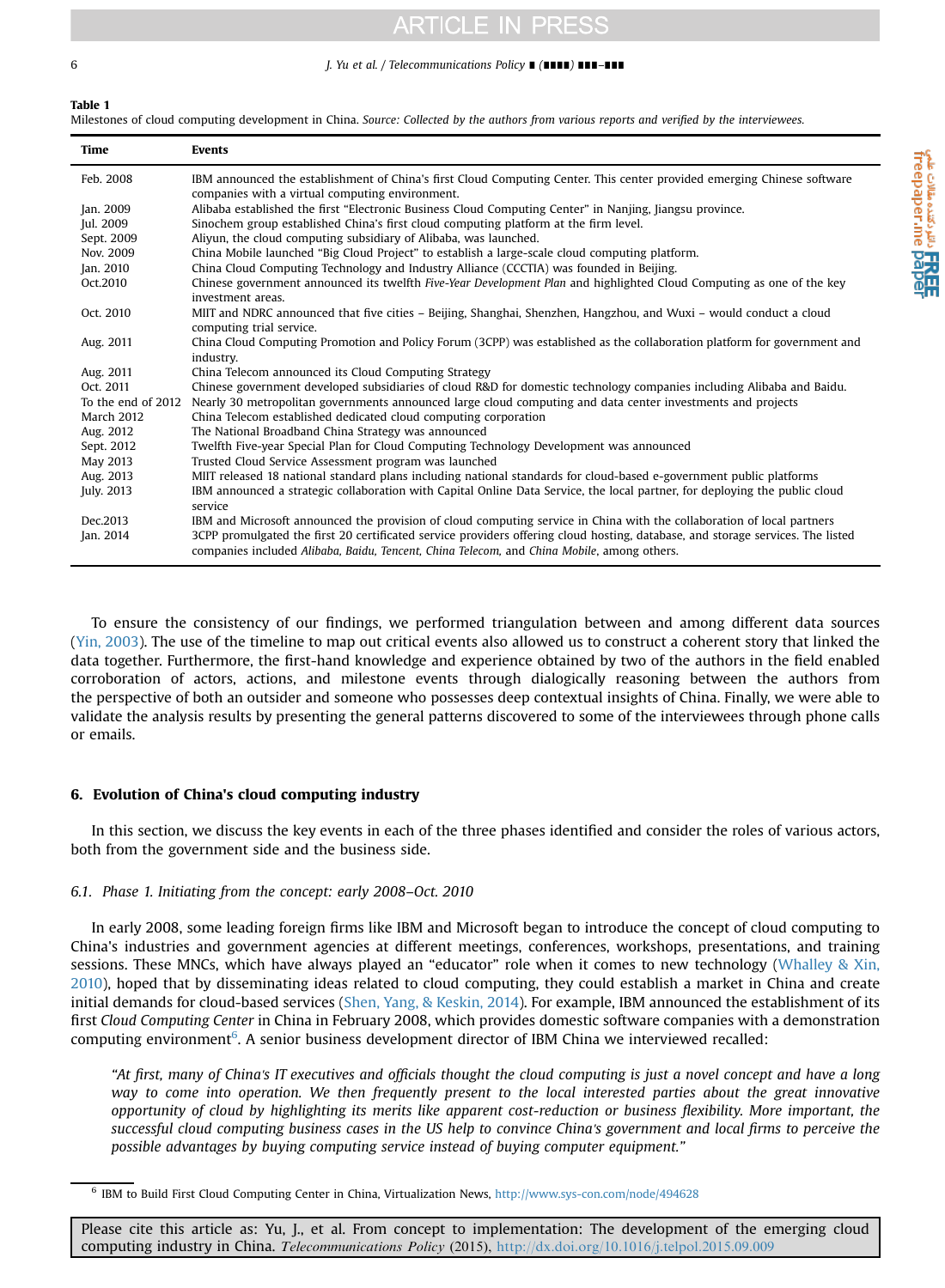#### J. Yu et al. / Telecommunications Policy ∎ (∎∎∎∎) ∎∎∎–∎∎∎ 7

It can be interpreted that the activities of foreign MNCs at this stage were to frame the problem as the need to develop a cloud computing industry in China (problemization). This reflected their interest in expanding their cloud-related business to China by stimulating the demands of such a market first (as suggested by the IBM director above), and then convincing other actors (e.g., domestic IT firms and Chinese government) of the importance of such a problem (interessement). Due to these efforts by foreign MNCs, the business and administration circles in China gradually realized that emerging cloud computing was becoming an important global trend which could serve as China's future IT infrastructure at the national, regional, and organizational levels. As a result, these actors, from both business and government, were enrolled in the initial network developed for cloud computing.

From the business side, domestic IT vendors initiated various cloud related projects to explore the opportunities and possibilities of this emerging technology. For instance, in January 2009, Alibaba announced the launch of the first E-business Cloud Computing Center. In November 2009, China Mobile launched Big Cloud Project to establish a large-scale cloud trial platform in the telecommunication sector. The development of cloud-related projects among local players can be interpreted as an inscription effort to claim first-mover position in the emerging market. It is worth noting that some of the domestic IT firms in China were already providing some SaaS services, such as software outsourcing and off shoring service, which were not described as cloud computing. However, these early efforts at engagement with cloud computing or related technology were scattered and not organized around a specific market. It was not until more systematic development, for example, the initiation of the abovementioned project, that cloud computing became an important phenomenon attracting the attention of local business in China.

From the government side, in October 2010, State Council announced Circular 32 document – "Decisions of State Council on Accelerating the Cultivation and Development of Emerging Strategic Industries" – which designated cloud computing as a component of Next-Generation IT in the "Twelfth Five-Year Plan".<sup>7</sup> This has triggered a series of governmental initiatives to push the industry forward (as presented below in the discussions of Phase 2). The inclusion of cloud computing development in the State's "Five-Year Plan" signaled official enrollment of the Chinese government in the network created around cloud computing, and can be interpreted as an effort to inscribe the interests of the government in the network – facilitating the development of a strategic industry – in the form of governmental planning.

In January 2010, China Cloud Computing Technology and Industry Alliance (CCCTIA) was launched in Beijing. With such an inter-organizational community concerned with innovation, the foundation of CCCTIA may be viewed as the initiation of the cloud computing industry in China. At the end of Phase 1, the development of the cloud computing industry achieved its initial institutional legitimacy with a common vision for both business and government. On the one hand, the central government envisioned the development of a cloud computing industry as another means to pursue its long-term strategy of promoting "indigenous innovation;" while, on the other hand, domestic IT vendors envisioned their efforts in pushing the industry forward as a way to make the transition to the new IT. It is worth noting that this common vision of cloud computing industry shared by Chinese government and domestic players deviated from MNCs' plan to develop through creating demand, as the focus shifted toward building a domestic industry and nurturing domestic vendors. This was inevitable considering the involvement of central government, as well as the policy issue we discussed earlier regarding MNCs not being able to engage directly in the cloud computing business without local collaboration. This common vision of the development of China's own cloud computing industry also signaled the shift in focus of actors who would facilitate the further development of the network, as discussed in the following section.

#### 6.2. Phase 2. Building cloud infrastructure: October 2010–September 2012

Following the strategic orientation by central government to include cloud computing development in the "Five-Year Plan", in October, 2010, the MIIT and NDRC released "Nationwide Pilot demonstration program for cloud computing" to support the cloud service experiment in five cities: Beijing, Shanghai, Shenzhen, Hangzhou and Wuxi. These cities, it was anticipated, would implement a trial operation of cloud computing in healthcare, education, and other public services sectors. The policy support from central government triggered some strong initiatives by local governments, and the goal of leveraging cloud services to support regional economic upgrading.

This pilot program subsequently prompted fierce competition to build a cloud infrastructure, in the form of an Internet datacenter (IDC), among the trial cities (and others) with two important groups of actors involved: local governments and public telecommunication operators. By the end of 2012, nearly 30 metropolitan governments, such as Beijing, Chongqing, Shandong, and Shanghai, among others, announced different investment projects in cloud computing and Internet data centers. These local governments were hoping that the development of cloud computing would stimulate local economic growth in the future, which reflected their main interests as a result of the intersegment efforts by the MNCs during the first phase. The problem framed at this stage by regional government was to operationalize the idea of cloud computing and develop supporting projects at the local level. Their main efforts included establishing collaborations with large state-owned organizations, in this case telecommunication operators and some system vendors, and enrolling these players in the

<sup>7</sup> Website of China's central government, [http://www.gov.cn/zwgk/2010-10/18/content\\_1724848.htm](http://www.gov.cn/zwgk/2010-10/18/content_1724848.htm), accessed March 16, 2014. The central government in China guides the direction of social and economic development by issuing so-called "Five-Year Plans." Cloud computing has been included in the latest "Five-Year Plan," demonstrating the support from central government in pursuing the development of this industry.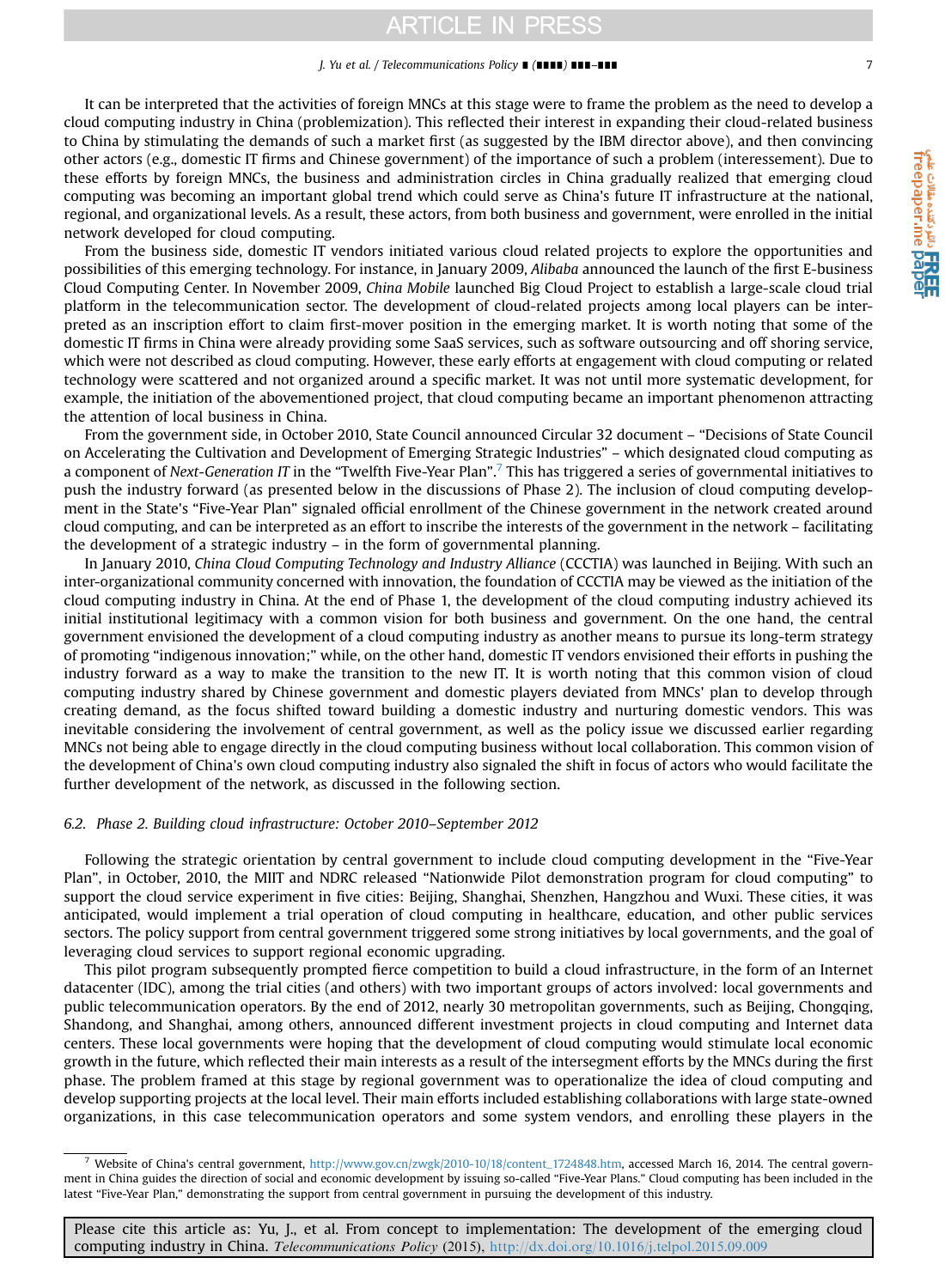#### 8 J. Yu et al. / Telecommunications Policy ∎ (∎∎∎∎) ∎∎∎–∎∎∎

network. The collaboration with state-owned organizations is desired by local governments to gain further policy support from central government, according to one senior official of local government, who was interviewed:

"We tend to cooperate with these large state-owned operators or vendors as they can attract more policy supports and investment from the central government. You know, we must compete with other large cities in China in such 'emerging industries' like 'cloud computing' to stimulate the quick growth of other local industries."

On the other hand, leading telecommunication operators were actively engaged in the cloud infrastructure building with focus on expanding their datacenter landscape. In March 2012, China Telecom established its own dedicated cloud computing subsidiary to promote service actively, particularly for the public market. This specific subsidiary would allow China Telecom to accommodate more comprehensive cloud computing services ranging from the original server hosting to data storage and processing, and to support various Internet and e-commerce businesses. One senior director of China Telecom we interviewed recalled:

"As a state-owned telecommunication operator, with widespread network and data centers, we have captured many cloud contracts mainly from the public sectors like e-government and e-education-related cloud services by our comprehensive cloud computing services. In these markets, those private Internet firms couldn't compete with us."

Such localized collaboration between regional governments and telecommunication operators was a process of translating their interests to align with the network of the cloud computing industry. The joint projects that aimed at building facilities to support a cloud-based infrastructure ultimately pushed the development of the industry further. Additionally, the collaboration resulted in the establishment of IDCs across China, an effort that involved both parties in the network. In other words, the objectives of local government and telecommunication operators in developing the cloud computing industry in China were realized through the joint efforts of building these IDCs.

It should also be noted that several ICT related initiatives of central government during this period facilitated the development process, by providing further subsidies to domestic IT vendors as well as telecommunication operators in cloud-related projects. In August 2012, the State Council announced the "Broadband China" strategy and implementation plan which outlined the target and timetable for China to become a leader in international broadband accessibility. China intends to increase urban and rural household broadband speeds to 20 Mbps and 4 Mbps respectively, according to a blueprint issued by the State Council ([Li, 2013](#page-15-0)). The nation broadband penetration rate will greatly increase by 2015, when fixed broadband coverage of households is expected to reach 50%, while mobile broadband coverage must surpass 32.5%, according to targets set by the State Council ([China Daily, 2013](#page-14-0)). This strategy also develops e-commerce, digital music, mobile payment, location-based services, electronic books, and an App store, among others. It supports business innovation in mobile internet, cloud computing, internet of things and the convergence of telecommunication, Internet, and broadcasting networks to drive the development of the broadband network by application. The domestic telecommunication operators and system vendors actively leveraged this broadband investment surge to enhance their competitive positions in the cloud computing sector. Subsequently, these state-owned companies acquired most e-government services contracts from local governments ([Zhu](#page-16-0) & [Shao, 2014\)](#page-16-0). For example, China Telecom partnered with many local governments to build and operate e-government programs on the cloud platforms.

As the scale of cloud computing deployment continued to grow, increasingly complex efforts were needed to encourage and guide the development of the cloud computing industry. In August 2011, under the support of three ministries – MIIT, NDRC, and MOST – China Cloud Computing Promotion and Policy Forum (3CPP), an industrial association, was launched with 17 founding members including two public institutes and 15 local cloud firms. The previous minister in MIIT acts as the honorary chairman, the president of CATR (the national communication institute) acts as the chairperson, and the senior executives from the member firms act as the vice chairpersons. Later, MNCs, such as Microsoft, Intel, Oracle, and Dell, also joined the forum. The key objectives of 3CPP forum include promoting communication between government and industry in terms of the standards, policies, plans, and laws in the cloud computing area. Since its inception, the forum has actively worked on a set of best practices as well as operation specifications and cloud vendor certifications to address client concerns.

The launch of 3CPP signaled that the cloud computing industry in China had entered the next phase of more disciplined growth, after the rather "chaotic" period of infrastructure building. The interests of the Chinese government in establishing a well-functioning domestic industry of cloud computing were inscribed in the forum, and the fact that ministers acted as chairperson reflected the government's intention to maintain control over the development process. Finally, the 3CPP forum acted as the obligatory passage point of the network as regards the cloud computing industry, and in which all the actors had to participate ([Callon, 1986\)](#page-14-0).

#### 6.3. Phase 3. Developing cloud ecosystem: September 2012–present

In September 2012, the "12th Five-Year Special Plan (2012–2017) for Cloud Computing Technology Development" was announced. It was the first time that China proactively developed a clear "Cloud Strategy" to facilitate the growth of the cloud computing industry and hence the enhancement of domestic technological capabilities for new service applications.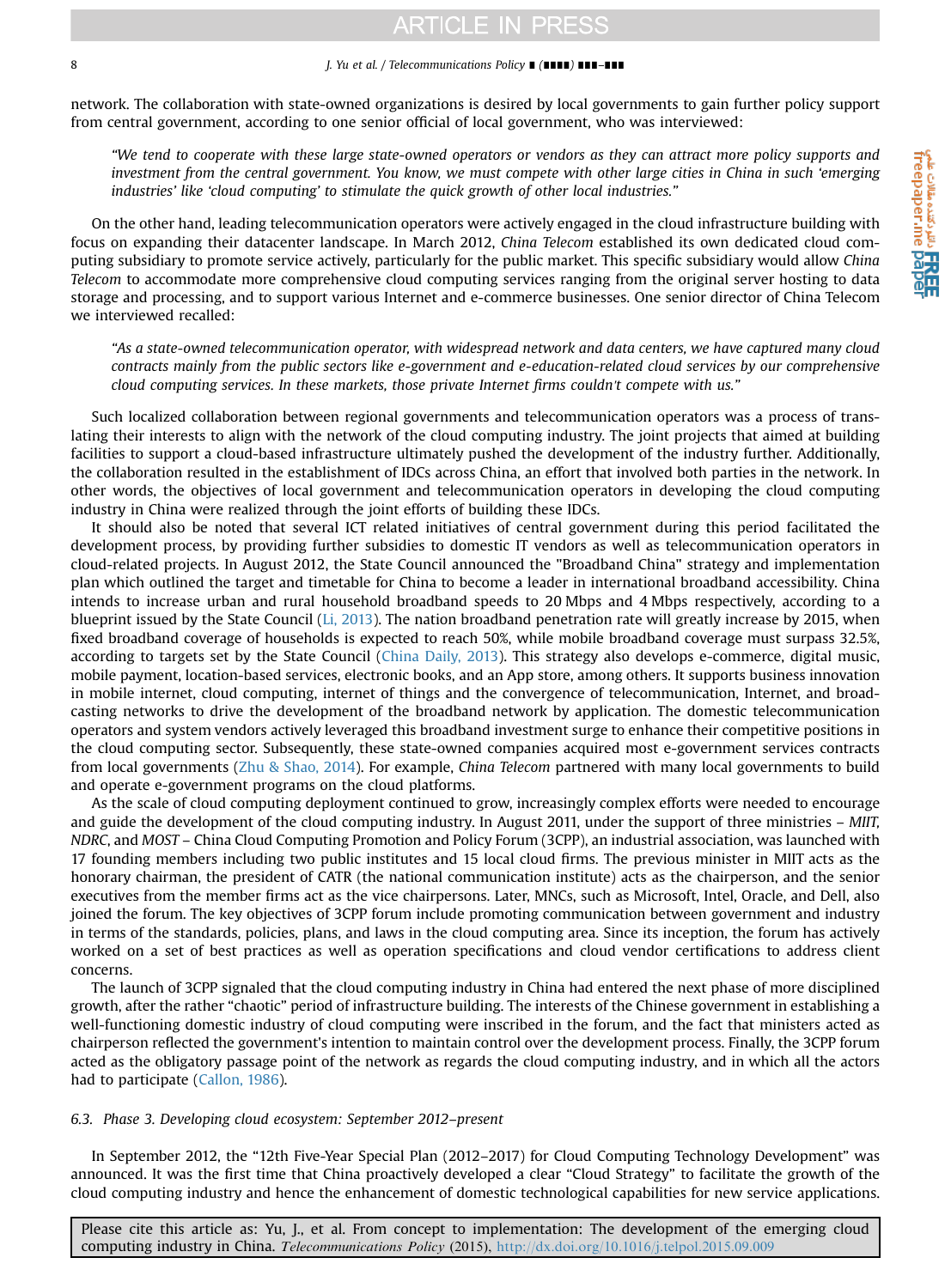#### J. Yu et al. / Telecommunications Policy ∎ (∎∎∎∎) ∎∎∎–∎∎∎ 9

The initial market for China's cloud computing is small but expanding rapidly. The market value of China public cloud services in 2012 increased by 73% compared with 2011<sup>8</sup>, and this value reached 4.76 billion in 2013.<sup>9</sup>

The growth in the number of data centers slowed down at the beginning of 2013. By July 2013, 173 data centers had come into operation with 82 under construction [\(MIIT, 2014\)](#page-15-0). At the same time, the service mode of time-based or usage-based payment was increasingly accepted by more IT users. The demands of the cloud market were quickly growing, especially in the areas of e-business, healthcare, and education, and more Chinese SMEs (small and medium enterprises) gradually adopted solutions from the domestic cloud vendors such as Aliyun and UCloud.

However, despite the growth of the cloud computing market, some important challenges still remain, including the complexity of the regulatory environment, concerns about information security, lack of confidence among potential customers, and unclear operation specifications. All of these challenges have negatively affected the perceived sustainability of the cloud computing industry.

It is no secret that regulation and security-related concerns have been at the center of the debate on cloud computing since its emergence (e.g., [Marston et al., 2011](#page-15-0), [Owens, 2010](#page-15-0)). The nature of cloud computing means that data (more importantly, sensitive data) are often held by cloud providers, who constantly send this information via the Internet to be retrieved by customers. Therefore, issues regarding the ownership and privacy of the data are of great concern for cloud users [\(Marston et al., 2011](#page-15-0)). Lack of regulations and standardizations in this area is often cited as one of the key factors that could cause lack of adoption on the customer side (e.g., [Ackermann, Widjaja, Benlian,](#page-14-0) & [Buxmann 2012](#page-14-0)). In the case of China, similar concerns regarding security and regulation exist in the newly emerging cloud industry. Furthermore, while the infrastructure building at the second phase established the foundations, specific operations of how cloud services should be provided were unclear, which added more uncertainties to the market. In other words, while the technological infrastructure is in place, the institutional infrastructure (concerning the operation of the market, and establishment of standards and regulations) is still missing, which hinders further development in the industry.

It was under such circumstances that the standardization activities around cloud computing were initiated. The nature of cloud computing makes standardization (lack of standardization) an important issue in terms of how service quality and vendor responsibility are specified; this problem, it has been pointed out by scholars, should be tackled on the national level ([Marston et al., 2011\)](#page-15-0). Hence, the initiatives taken by the Chinese government in this phase can be seen as an attempt to provide the institutional infrastructure with the intention to solve the challenges mentioned above. As a director of MIIT who is in charge of cloud computing development commented:

"After large number of data centers has been constructed, the security concern, quality standardization, and privacy issues were emerged. However, these challenges couldn't be solved by government only. We find building effective institutional architecture for the cloud adoption maybe more important. The close collaboration between government and industry will be critical when we try to establish the certification mechanism and standardization framework for the cloud service market."

In other words, the problem of central government in this phase is to find ways to develop further the cloud computing industry through standardizing the market. And such interests (the need for standardization) were translated to business players by seeking collaboration with the industry through various programs and projects. For instance, in September 2012, China's National Information Technology Standards Technical Committee (NITS) launched China's Cloud Computing Standards Working Group, $10$  which would be in charge of technological specifications.

On the other hand, the central government also issued several regulations and standards of data security and privacy, especially concerning cloud use in the public sector. This signaled its interest in, for example, ensuring data security and further standardizing and controlling the market. In July 2012, the "Basic Security Requirements for Government Department Cloud Computing Service Providers", drafted by China National Information Security Standards Technical Committee (TC260), proposed security standards for providing cloud services to the public agencies. In December 2012, the National People's Congress published a resolution, "Strengthening the Protection of Information on the Internet", which applied to the collection and processing of electronic personal information and introduced some basic privacy and security principles.<sup>11</sup>

As the largest industrial association, the 3CPP Forum launched "Trusted Cloud Service Assessment" program in May 2013. Some major cloud providers (who were among the first batch of certified firms) also joined force to draft the business procedures and specification requirements. In January 2014, the 3CPP and MIIT introduced the first round of 20 certificated service providers offering cloud hosting, database and storage services. The certification structures the rights and duties of service providers and cloud users during the process of cloud service delivery and consumption. The listed companies include Alibaba, Baidu, Tencent, China Telecom, and China Mobile, among others. Such progress has ensured a trusting

<sup>8</sup> See the article titled The Message Conveyed by the Investigation Report on the Development of China Public Cloud Computing Services (《中国公共云服务 发展调查报告(2012年)》) issued by the China Academy for Telecommunication Research of the **MIIT**, http://www.chinacloud.cn/show.aspx? id = 12508&cid = 18<br><sup>9</sup> White Paper on Cloud Computing, 2014, by China Academy of Telecommunication Research.

<sup>10</sup> Website of Chinabyte, <http://info.chinabyte.com/443/12433443.shtml>. Accessed September 6, 2013.

<sup>11</sup> Website of China's central government, [www.gov.cn/jrzg/2012-12/28/content\\_2301231.htm](http://www.gov.cn/jrzg/2012-12/28/content_2301231.htm). Accessed August 18, 2013.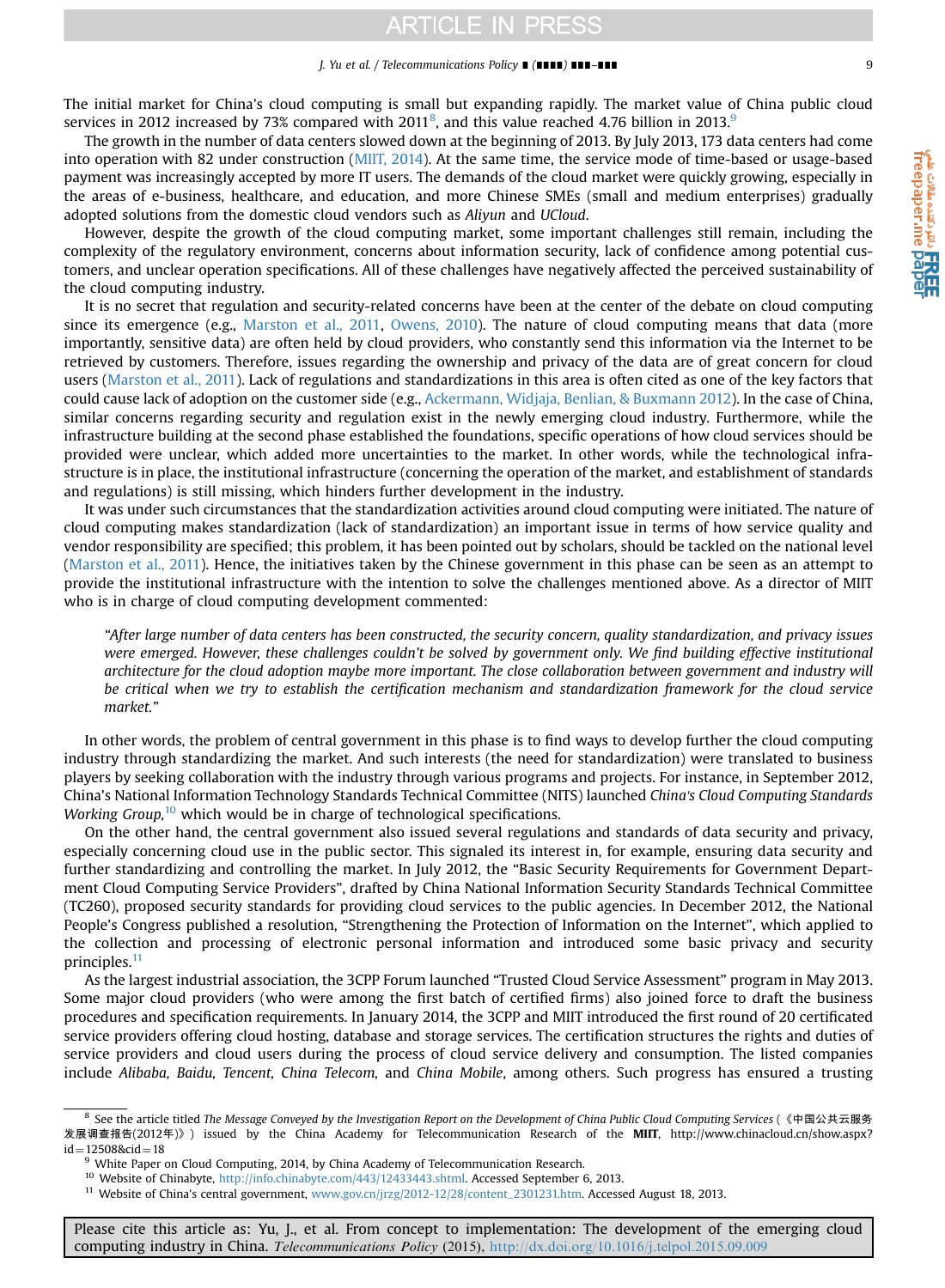relationship between the involved participants and further stimulated the diffusion of cloud service within China. The vice president of 3CPP Forum commented during the interview:

"Now China's many cloud users still consider the potential risks when they intend to buy computing service instead of buying computer equipment as before. Therefore, the Trusted Cloud Service Certification mechanisms become critical especially for the service procurement. As the leading industrial association, we have the responsibility to launch such certification program to establish the trust among the service providers and the service users. Our program has gotten the firm support from the government and many domestic and foreign firms actively join us for the mechanism discussion and the specification drafting."

The certification mechanism stimulated businesses to develop further cloud-based service. Some certificated Internet firms started to promote aggressively the comprehensive cloud computing solutions to local firms and public agencies. For instance, Aliyun, established in September 2009, with R&D and operational facilities in Hangzhou, Beijing, and Silicon Valley, now provides elastic computing, database services, and storage and computing services, as well as web-hosting to its hundreds of thousands of customers including website hosts and e-commerce companies, banks, game developers, and others. In 2013, Aliyun's business revenue from cloud computing and Internet infrastructure service reached RMB 650 million.<sup>12</sup> As a senior director of Aliyun recalled, further growth of their cloud services as well as the overall cloud ecosystem depended on collaboration with various players, based on the assessment program:

"As Alibaba is managing one of the largest online e-business in the world, it gives us the ideal platform to ramp up a strong cloud customer base. We collaborate with the different independent software developers and business solution providers to support our SME users to grow up. As we have passed the Trusted Cloud Service Assessment, we will work closely with system vendors, network operators, and government agency to keep cloud ecosystem growing quickly."

Though facing strong regulatory obstacles (e.g., special licenses are needed to operate cloud services), foreign MNCs such as Amazon and Microsoft still strive for penetration into the Chinese market with their global-scaled cloud infrastructure.<sup>13</sup> In December 2012, Amazon partnered with 21Vianet, a leading Internet firm, to build a joint venture. In July 2013, IBM announced collaboration with another local partner to provide its public cloud service in China. With the enhanced computing power and scalability, the IaaS and SaaS based solutions provided by these joint ventures also launched in the Chinese market, which triggered fierce competition. Arguably, MNCs engaged in such partnerships with local firms to reenroll themselves in the network and to fulfill their objective of becoming established in the emerging market of cloud computing.

Throughout this phase, we observed that a cloud computing ecosystem, one that is centered around the 3CPP forum, is gradually emerging as the result of a series of joint efforts on both the government side and the business side. A forum was established to facilitate communication and collaborations within and among various groups of players. A policy mechanism was developed to regulate and standardize the market; the cloud business models around service delivery and deployment became more mature together with the growing cloud market. As stated by the senior director of Aliyun, such an ecosystem involves parties like cloud providers, network operators, and government agencies, as well as cloud users. In this respect, the network of the cloud computing industry is stabilized with various actors aligning their interests with the network.

[Table 2](#page-10-0) summarizes the development of the cloud computing industry in each of the three phases we have identified.

#### 7. Discussion

As an indispensable part of China's systematic effort to integrate with the global economy and achieve selective liberalization of the domestic market, the ICT sector bears the responsibility to "informationalize" the economy and transform it from a traditional model to one that is "knowledge-based" ([Zhu, 2006](#page-16-0)). The industrial-wide effort to adopt the concept of cloud computing represents one of the many endeavors of the ICT sector to pursue indigenous innovation and nurture a domestic market, with the support from and collaboration with the government. The development process of China's cloud computing industry involves the development of both physical infrastructure (e.g., Internet data center) and institutional infrastructure (e.g., the 3CPP forum) via dynamic interactions among various actors motivated by their respective interests. If we look at the pattern by which the cloud computing industry in China has evolved, we can discern its own uniqueness which we discuss from the following three perspectives.

#### 7.1. The evolving role of various actors

First and foremost, the development of China's cloud computing has witnessed the participation of various actors both from the government side and the business side. These actors have played different roles across different phases in

<sup>&</sup>lt;sup>12</sup> The Registration statement of Alibaba Group [http://www.sec.gov/Archives/edgar/data/1577552/000119312514184994/d709111df1.htmtoc](http://www.sec.gov/Archives/edgar/data/1577552/000119312514184994/d709111df1.htm%23toc). Accessed July 17, 2014.

<sup>&</sup>lt;sup>13</sup> Website of Shanghai government, <http://www.shanghai.gov.cn/shanghai/node2314/node2315/node15343/u21ai676727.html> Accessed May 12, 2014.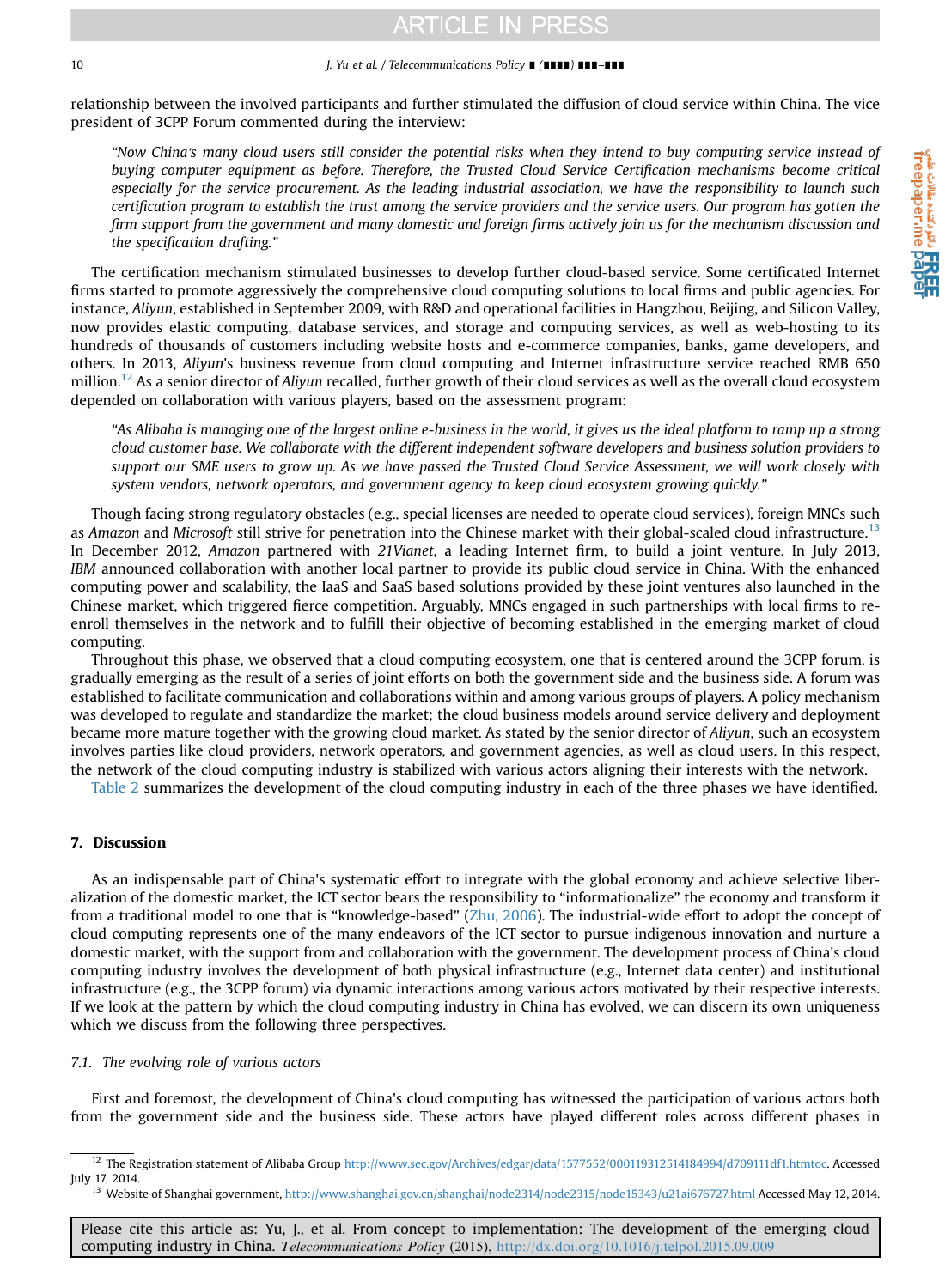#### J. Yu et al. / Telecommunications Policy ∎ (∎∎∎∎) ∎∎∎–∎∎∎ 11

#### <span id="page-10-0"></span>Table 2

Description of the three phases.

| <b>Phase</b>                  | Main actors involved and their interests Main activities among the actors                                                                                                                                                                                                                                                                                                                                 |                                                                                                                                                                                                                                                                                                                 | <b>Business-government relationship</b><br>dynamics                                                                                                                                                                 |
|-------------------------------|-----------------------------------------------------------------------------------------------------------------------------------------------------------------------------------------------------------------------------------------------------------------------------------------------------------------------------------------------------------------------------------------------------------|-----------------------------------------------------------------------------------------------------------------------------------------------------------------------------------------------------------------------------------------------------------------------------------------------------------------|---------------------------------------------------------------------------------------------------------------------------------------------------------------------------------------------------------------------|
| 1. Cognion and<br>initiation  | • MNCs – exploiting the emerging market • Problemization by MNCs;<br>of cloud computing in China; further<br>expanding business;<br>• Chinese government – strategic devel- • Enrollment of government<br>opment of emerging industry<br>• Domestic IT vendors – seizing first- • Some inscription in the form of<br>mover advantage in the emerging<br>industry                                          | • Interessement by MNCs (to govern-<br>ment and domestic players);<br>and<br>business:<br>building cloud computing centers and<br>development of strategic plans                                                                                                                                                | • Scattered efforts by business and<br>government.<br>• Educational effort by foreign business<br>as regards the concept.<br>· Inclusion of cloud computing in<br>strategic plan by government.                     |
| 2. Infrastructure<br>building | • Local government – local development;<br>political achievements; seeking support<br>from central government<br>Telecommunication operators - expand-<br>cloud computing industry                                                                                                                                                                                                                        | • Problemization by local government; • Localized<br>• Interests translation between local<br>government and telecommunication<br>operators;<br>ing existing networks; first-mover in $\bullet$ Interests inscription in government<br>program, IDCs, and 3CPP forum;<br>• 3CPP as the obligatory passing point | collaboration<br>between<br>government and business to<br>build IDC.<br>• 3CPP forum was established as the<br>collaboration point.                                                                                 |
| 3. Institutional-<br>ization  | • Domestic IT vendors – establishing<br>viable business model; revenue seeking<br>from the cloud market<br>• Cloud users - obtaining high quality<br>cloud-based IT service<br>• Central government $-$ information • Interests inscription in regulations<br>security; stimulate and support domestic<br>IT players; nurturing domestic players<br>• MNCs – penetrating<br>the cloud<br>computing market | $\bullet$ Problemization<br>by<br>government;<br>• Enrollment of more domestic IT ven-<br>dors and cloud clients:<br>• Re-enrollment of MNCs:<br>and standardizations                                                                                                                                           | central • The business-government relation-<br>ship was further enabled through<br>3CPP forum<br>collaboration<br>$\bullet$ Industrial-wide<br>between business and government in<br>regulation and standardization |

facilitating the development process of the cloud computing industry by inscribing their own interests in the emerging industry [\(Latour, 2005](#page-15-0)). For instance, at the initiation stage, when the concept of cloud computing was first introduced in China and recognized as a future global trend, foreign MNCs acted as focal players. Based on their successful experience with cloud computing in their home markets, foreign MNCs were aware of the huge market potential of China in terms of providing cloud-based IT services. Motivated by further expansion of their businesses in China and achieving more value, these MNCs were eager to publicize cloud computing among the local parties to explore the market potential. As discussed above, MNCs had to seek collaboration with local parties to penetrate the market, given the tight regulations governing the Chinese Internet infrastructure. In this sense, MNCs' efforts in educating local parties was an attempt to enroll them into the network, by making them aware that cloud computing was the next generation of IT technology worth pursuing ([Callon,](#page-14-0) [1986](#page-14-0); [Sarker et al., 2006](#page-15-0)).

The main actors in the second phase were local governments and telecommunication operators who together pushed forward the evolution by building the infrastructure for cloud computing services. From the perspective of local governments, the pressure of internal competition was high; there was constant need to fight for institutional resources and national funds with other cities, regions or areas. Furthermore, it was essential for local leaders to demonstrate what achievements had been made as part of their political performance. Hence, in the infrastructure building phase, local governments played a central role. Due to the efforts of MNCs in the first phase, many local governments have come to believe that cloud computing is the new global trend in new IT infrastructure enabling the upgrading of whole local industries. The motivations behind local governments' investment in IDCs are threefold: 1) to compete with other local regions in developing the emerging industry; 2) to be part of the strategic plan to construct high-performing infrastructure for further economic growth; 3) to improve their political records (by building something tangible). Therefore, local governments inscribed their interests in the industry development process by building IDCs, which served as the foundation for further development of the cloud computing industry ([Latour, 2005](#page-15-0)).

On the other hand, public telecommunication operators in China were actively involved in the investment growth in IDCs, as they saw this as an opportunity to expand further their existing network assets. Besides cheap land and electricity supply, they could also have cloud-based e-government contracts from local governments. Similarly, the telecommunication operators inscribed their interests in the process through IDC building, but their focus was mainly on increasing their existing network and becoming fully involved in the emerging cloud computing industry by providing network and datacenter infrastructure. It is worth noting that the heavy involvement of the telecommunication operators in the cloud computing development represents one important contextual characteristic of China: the dominant position of the three telecommunication operators within the ICT industry. This can be attributed to the fact that they are state-owned and hence enjoy various policy support from the government. As a result, they control the network and datacenters (which are extremely relevant in the case of cloud computing). Such a finding accords with the study of [Shen et al. \(2014\),](#page-15-0) who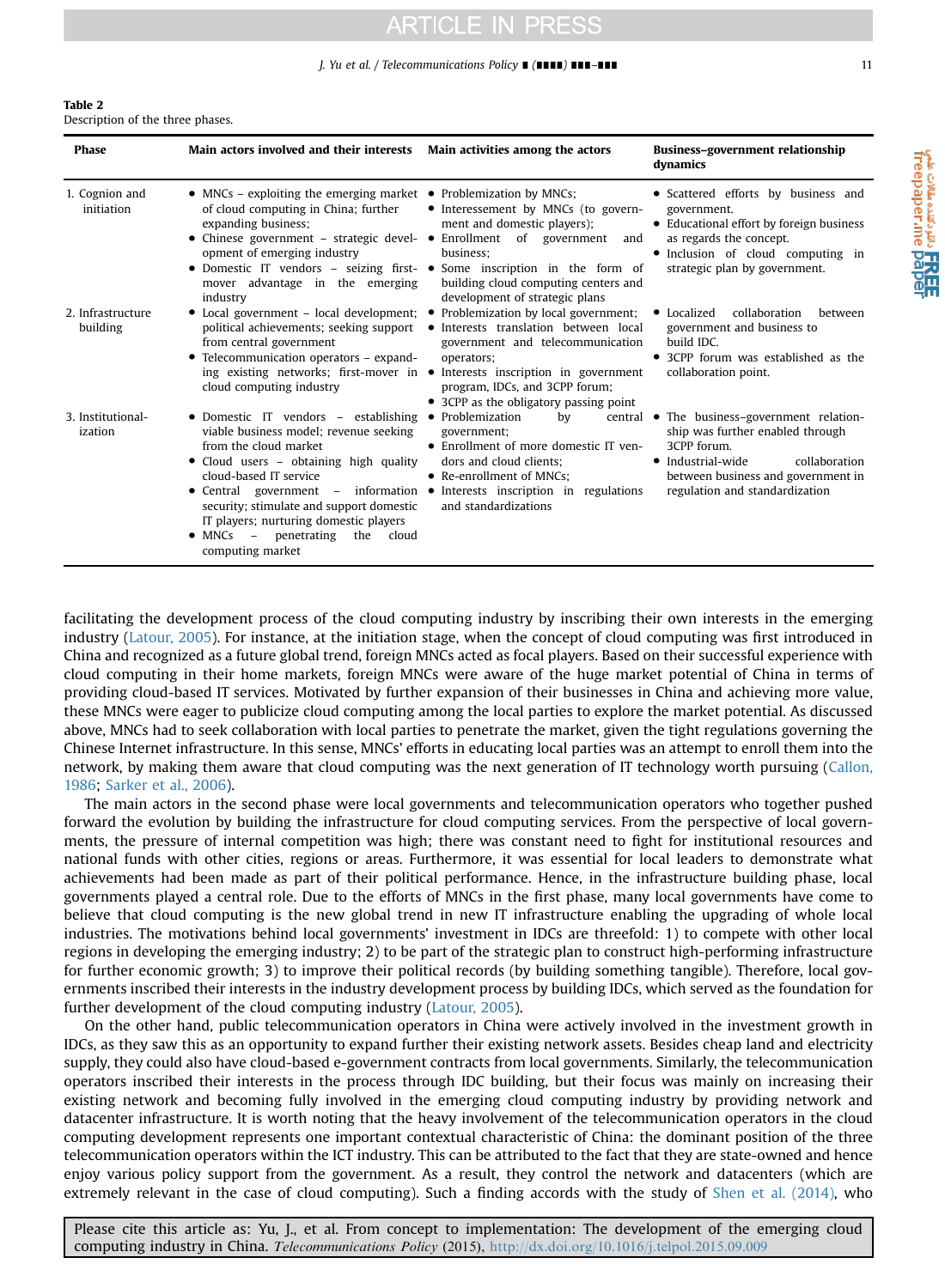#### 12 J. Yu et al. / Telecommunications Policy ∎ (∎∎∎∎) ∎∎∎–∎∎∎

compared the cloud ecosystem of the U.S. and China, and revealed that the U.S. market is dominated by Internet firms, whereas the Chinese market is dominated by network providers (i.e., the telecommunication operators).

The role of the Chinese central government is also evident in the evolution process of the cloud computing industry. As discussed above, though we have witnessed the liberation of the Chinese telecommunication market over the last several decades, the ICT industrial system in China is still controlled and centralized. The central government targets the strategic industries by issuing so-called "Five-Year Plans." Cloud computing has been included in the latest "Five-Year Plan," demonstrating support at national level. By closely analyzing the endeavors of the government, we are able to trace the underlying motivations.

First, cloud computing has been regarded by central government as one of the key technological innovations that can be exploited to make the transformation to a knowledge-based society ([Zhu, 2006](#page-16-0)), which explains the policy to set cloud computing development as a strategic priory. Second, the urgent need to stimulate and facilitate internal innovations saw huge support and investment from central government to help domestic cloud firms (e.g., Alibaba and China Telecom) establish the cloud computing industry. This observation may be related to so-called "neo-techno-nationalism" strategy toward technological development ([Suttmeier](#page-15-0) [& Yao, 2004](#page-15-0)). Finally, information security has long been a major concern for the Chinese government, and such concern has never been more serious than today given the dispute with Western countries over cyber security ([Tiezzi, 2014](#page-15-0)). Due to this, the government considers it crucial to intervene and, to a certain degree, control some applications of the cloud computing service, especially when it comes to cloud-based platforms that are developed for government activities. Such security and privacy concerns can also explain the continuous support from central government for domestic cloud vendors.

Finally, the growth of China's cloud computing industry has certain unique characteristics, compared with that in developed countries. For instance, large-scale infrastructure building happened before the establishment of viable business models. After the MIIT and NDRC released "Nationwide Pilot demonstration program for cloud computing", nearly 30 metropolitan governments announced different investment projects in cloud computing and Internet data centers by the end of 2012. Such progression is different from the application-driven models of the foreign cloud computing industry as, for example, in the case of Amazon and Google. Furthermore, in China's infrastructure-driven model, domestic cloud providers initially hesitated to devote their efforts to the industry before the emergence of viable business models. This helps to explain why domestic cloud providers did not play a central role until the third phase. To explain such patterns, we have to take into considerations the role of two major players: foreign MNCs and Chinese government. As discussed above, China has long relied on foreign MNCs to introduce the latest technologies ([Song & Wang, 2012\)](#page-15-0), and it was similarly the case with cloud computing. Consequently, domestic IT vendors had to go through the learning process first, just as the other actors and the public, before any sensible business model was generated. On the other hand, due to "Telecommunications Regulations" in China, foreign MNCs were not able to establish cloud-related business by themselves, and had to rely on collaborations with local companies. This meant that developing business models to stimulate the cloud computing market was not an option at the beginning.

The "top-down" approach of ICT-related development is again evident in this case; the Chinese government issued strategic plans at the beginning to support and nurture the cloud computing industry. Local governments, in collaboration with telecommunication operators, followed such strategies by focusing on the projects that would yield tangible results – Internet data centers – due to the institutional pressure in the political environment. In other words, the actors involved in the development of the cloud computing industry went through a period of learning and exploration. This happened before the central government further established the direction of development by launching the 3CPP forum and focusing on stimulating the growth in a more structured and standardized way.

With the formation of the 3CPP forum, the Chinese cloud providers became more aggressive in service development, as they realized that the supporting specifications and regulations would lead to a mature market where customers could have more confidence in service quality and information security.

The way the cloud computing industry in China has evolved to date has been the result of various translation and inscription efforts by various actors. We did not observe a single actor continuously playing a central role in shaping the process, but rather a dynamic interaction between all the pertinent actors driving the changes. However, it should be recognized that though the interest among various actors to participate in the process varied, they were aligned or not in conflict with that of the network [\(Gao](#page-15-0) & [Damsgaard, 2007](#page-15-0)). This helps to explain the development of the cloud computing industry to date to a certain degree. Furthermore, the changes in focal actors along the process allowed for problemization at each phase, which again can be attributed to the loosely defined interests of the network. In other words, the fact that no focal actor led the process with specific and pre-defined goals at the beginning encouraged the flexible development of the network, which is characterized by problemization and problem solving in each phase.

What we have presented here is rather different from that in previous literature where a clear artifact was identified (e.g., a certain information system) (e.g., [Sarker et al., 2006;](#page-15-0) Walsham & Sahay, 1999), or the interest of the network was specified at the beginning (e.g., [Gao & Damsgaard, 2007;](#page-15-0) [Hanseth & Monteiro, 1997](#page-15-0)). This might be explained by the fact that: 1) we are investigating the phenomenon at a macro level and focusing on general patterns [\(Hanseth & Monterio, 1997](#page-15-0)); 2) the cloud computing industry in China is still emerging with evolving business models, and hence the interests at stake are not substantial at this point. Therefore, it would be interesting to observe the dynamics of the network in the future as the market grows more and more mature.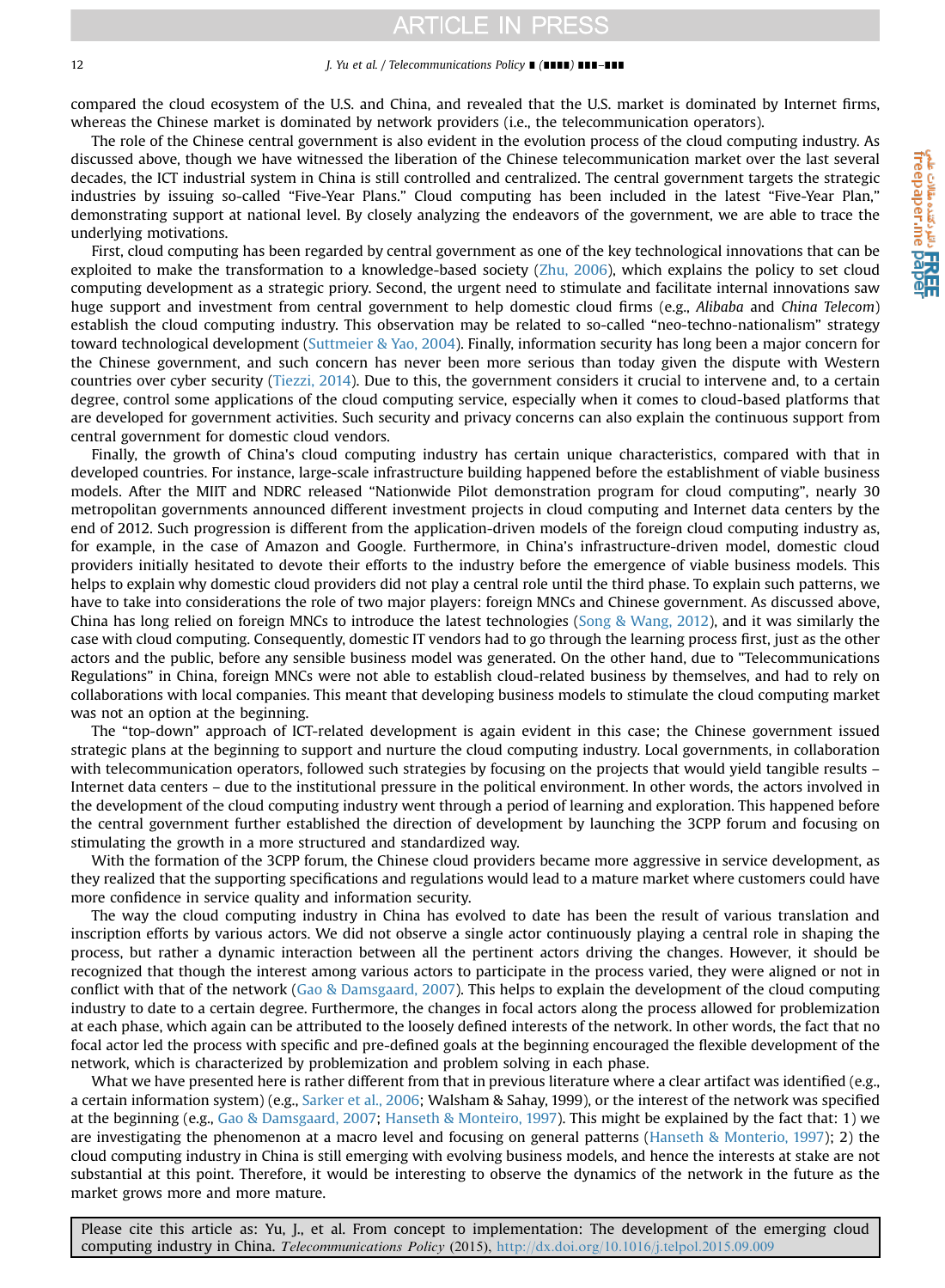#### 7.2. Government–business relationship dynamics

As discussed above, various actors have been playing a role in the evolution process of China's cloud computing industry, motivated by their own interests. We can divide these actors into two large categories: the business, including foreign MNCs, telecommunication operators, domestic system vendors, and cloud providers, and the government, including the central government, local governments, and other public research institutes such as CATR. The development of the cloud computing industry in China over the last several years can also be seen as a dynamic process through which the business– government relationship evolved toward close collaboration (as elaborated in the rest of the section). Such collaboration has played an important role in facilitating the maturation of the industry and the emergence of a localized ecosystem of a new ICT innovation.

During the first phase, there was common belief on the side of business and the side of government that cloud computing technology was a promising ICT innovation which would change the way IT resources are delivered. In other words, it was clear to business and government that cloud computing was a key trend in the ICT sector, setting the foundation for future partnership between both sides.

During the second phase, a significant number of investment initiatives were taken by central and local government to construct the infrastructure (in this case, Internet data centers) and also to stimulate certain cloud application. The government–business relationship was more like a directive approach with central government targeting the future goals of high-growth industry, and local governments and vendors developing localized plans according to their own needs ([Ger](#page-15-0)[shon](#page-15-0) & [Kanayama, 1995;](#page-15-0) [Zhu, 2006\)](#page-16-0). Though the vision regarding the potential of cloud computing was shared between government and business, the relative business model was rather unclear at that time, resulting in only vague guidelines being issued to local governments. This led to a unique aspect of cloud computing development in China: the rapid growth of cloud computing infrastructure before the maturing of business models.

Local governments were keen to deliver tangible projects to win further support from the central government ([Walder, 1995](#page-16-0)), and hence chose to build data centers as deliverables. Moreover, local governments were not only directly involved in the infrastructure investments, but also provided development subsidies to boost business participation, which shaped the initial government–business partnership. The main businesses that became actively engaged in the partnership were three major telecommunication operators seeking such opportunities to leverage and exploit their network assets. At the same time, the limitations of network bandwidth for certain IDC projects were also solved. Though motivated by different interests, both parties (government and business) played important roles in the second phase and their collaboration resulted in the establishment of many IDCs, which served as the foundation for further cloud computing development. However, it should also be noted that the government–business relationship formed in the second phase was still on the project-level, instead of the system-level, meaning that the collaboration was limited to related projects and systematic efforts in driving forward the development of the cloud computing industry have not yet been seen.

The third phase witnessed a more systematic collaboration between the government side and the business side based on the 3CPP forum. Such evolution in the partnership was driven by the improved business models through which different cloud-based IT solutions could be provided to various users. From the business perspective, issues related to service quality, information security, and privacy diminish customers' confidence in cloud services, creating significant barriers to further market development. From the government perspective: first, governments are also cloud users and hence the abovementioned issues need to be solved before widespread adoption of cloud services in the public sector; second, the central government realized that a more systematic approach was urgently needed to regulate and standardize the market and enhance the interoperability among different cloud services.

With the founding of the 3CPP forum in 2011, the government–business relationship entered a new era in which systematic collaboration is gradually established with a dialogue mechanism. On the one hand, the forum may enhance the capability of industrial bodies (the business side) to achieve consensus among more members. On the other hand, the public institutes like CATR are positioned at the center of the decision-making committees of the forum to influence the direction of the participating firms in accordance with the government's strategic goals, thus signaling its heavy involvement and control ([Suttmeier & Yao, 2004](#page-15-0); [Zhu, 2006\)](#page-16-0).

It is noted that foreign firms can also participate in the dialogue, but due to regulations discussed above, they have to enter into joint cooperative arrangements with Chinese domestic partners in order to penetrate the market.

#### 7.3. The cloud computing ecosystem in China

It is rather early to speculate on the success of cloud computing in China, given its infancy. However, it is safe to say that a primitive cloud computing ecosystem has emerged. With the infrastructure building in the second phase and the certification system building in the third phase, the physical and institutional architectures for the cloud computing industry are growing more mature, setting the foundation for sustainable development and further innovation in the area.

Central to the ecosystem is the government–business partnership accompanied by the maturing cloud business model that involves collaboration between all the actors. The main vehicle of the government–business partnership is the 3CPP Forum, which defines the responsibilities of service providers and the interests of service users. It has created a situation in which each party can benefit from such a partnership. First, the standardization and certification of cloud services at the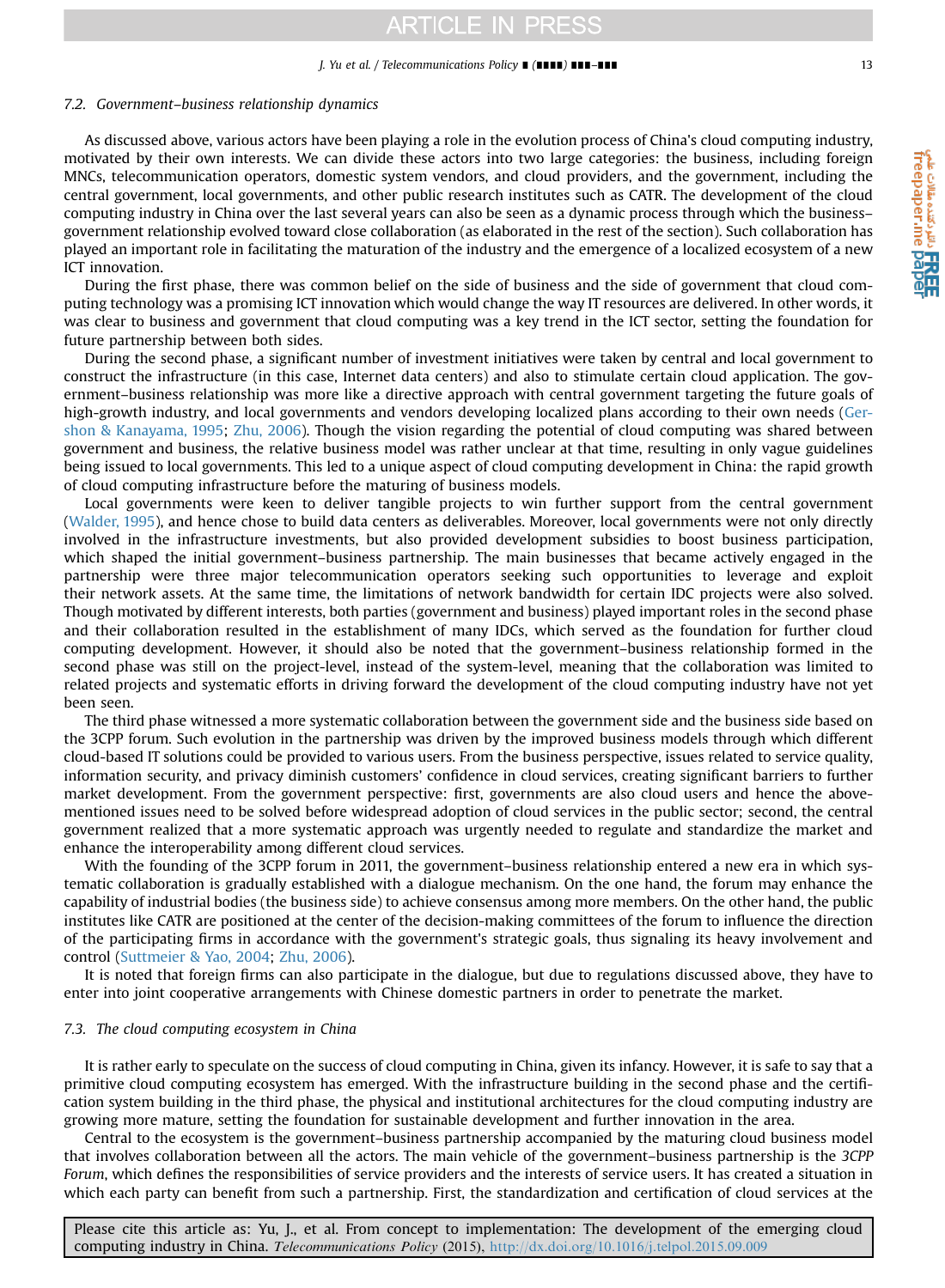national level help regulate this infant market and enhance service trustworthiness ([Marston et al., 2011](#page-15-0)). As a result, there is increasing adoption of cloud computing among Chinese users. Such clear guidelines regarding privacy and legal compliance for cloud vendors may assist them to cope with the challenges encountered in providing cloud services, such as the lack of transparency perceived by users. And, more importantly, the 3CPP forum helped to facilitate cooperation on the business side such as that between developers of equipment/solutions and service providers, or between service providers and service users.

On the other hand, through the 3CPP and its partnership with business, the Chinese government could mobilize foreign and domestic resources to scale local cloud computing service, and use domestic market potential as a bargaining power to achieve the strategic goal of cultivating the domestic cloud sector. In other words, by governing the 3CPP and collaborating with business, the central government is able to reinforce its technological strategy of nurturing domestic innovations ([Suttmeier & Yao, 2004\)](#page-15-0). Moreover, process standardization and vendor certification have stimulated public purchasing of cloud services; this benefits both central and local governments, which are themselves cloud users.

However, it must be noted that the ecosystem that has been built around the cloud computing industry involving various parties such as vendors, customers, governmental agencies, and regulators is still in its infancy. The market is still growing with the technology and associated new business model yet to be diffused more widely; the standardization efforts have just started with some initial results from the certification program. Hence, as the circumstances change, future research can study the further development of the industry with specific focus on the standardization process. Additionally, as the cloud market matures, it would be interesting to investigate the dynamics of the cloud ecosystem in China in greater detail by examining the architectural structure and governance mechanisms [\(Tiwana, Konsynski,](#page-15-0) & [Bush, 2010\)](#page-15-0).

#### 8. Conclusion

Over the last few years, the cloud computing industry in China has evolved from just a concept initiated by few pioneering foreign companies, into a primitive ecosystem that involves a wide range of players. This is promoted by the systematic efforts directed by business participation with different levels of governmental involvement.

Our case study has revealed that the development process of China's cloud computing industry involves the codevelopment of physical and institutional architectures via dynamic interactions between various actors motivated by their respective interests. Such interactions serve as a systematic effort in pushing the industry forward through three distinct phases.

We have also observed, along the development process, a dynamic government–business partnership upgraded from project-level to system-level. First, the shared common vision for the cloud computing aligned the interests and incentives of both business and government sides. Then, the initial partnership scheme was shaped for infrastructure building at a lower level and across a narrower range. A more systematic approach was established around the 3CPP forum through which the interests of both sides were addressed, and, more importantly, a sustainable partnership framework was established central to the ecosystem of the cloud computing industry. Thus far, the evolution process of the cloud computing industry has demonstrated that, in a large developing country, the effective growth of an emerging ICT innovation needs a locally situated government–business partnership to explore the market demand and deal with the risks.

However, the cloud computing industry in China is still in its infancy with some important technical and institutional challenges. It will be of great interest to study the further development of the cloud computing industry, especially in light of the ever-maturing market with viable business models. Future research could also compare the cloud computing development in China with the process in developed countries, to investigate further contextual differences in the emergence of new markets and technological ecosystems.

#### Acknowledgment

The authors would like to thank the support from NSFC Funding Program No. 71373256, NSSFC Program 12&ZD205 and National Soft Science Program 2012GXS3B032.

#### Appendix A

See the [Tables A1](#page-14-0) and [A2.](#page-14-0)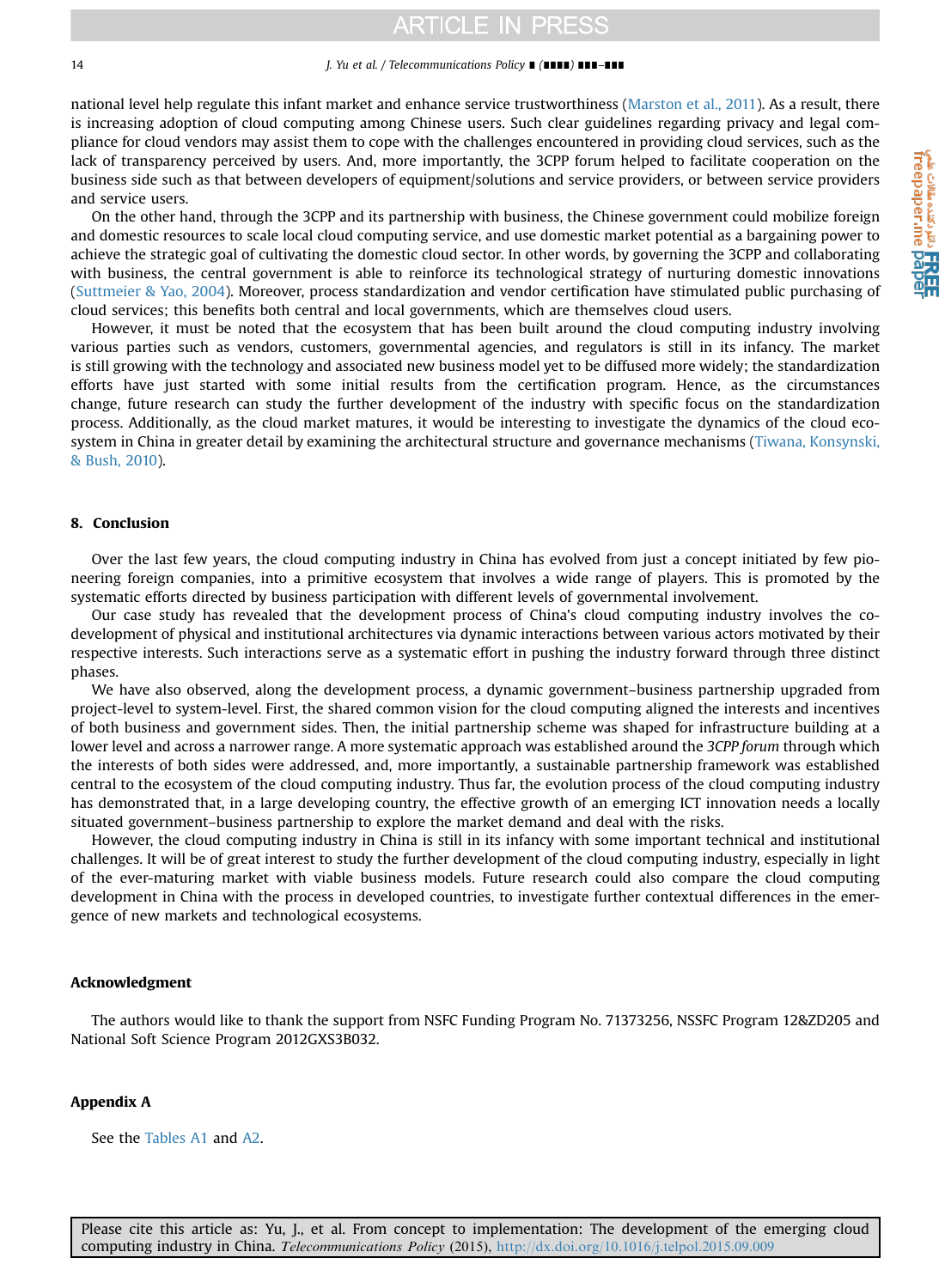#### J. Yu et al. / Telecommunications Policy ∎ (∎∎∎∎) ∎∎∎–∎∎∎ 15

#### <span id="page-14-0"></span>Table A1

Public promotion programs on cloud computing.

| Time       | Program name                                                                                | <b>Details</b>                                                                                                                                                             |
|------------|---------------------------------------------------------------------------------------------|----------------------------------------------------------------------------------------------------------------------------------------------------------------------------|
| Oct.2010   | Chinese government announced 12th Five-Year<br>Development Plan.                            | Cloud computing was highlighted as one of the key investment areas.                                                                                                        |
| Oct.2010   | State Council's decision on cultivating and developing<br>strategic emerging industries.    | Cloud computing was considered as an important part of China's new genera-<br>tion information technology industry                                                         |
| Oct.2010   | Pilot program on cloud computing service innovation<br>and development.                     | MIIT and NDRC announced five cities - Beijing, Shanghai, Shenzhen, Hangzhou,<br>and Wuxi - for conducting cloud computing trial service.                                   |
| Oct. 2011  | Supporting program for cloud computing application<br>initiated by NDRC.                    | Chinese government developed subsidiaries of cloud R&D for domestic tech-<br>nology companies including Alibaba and Baidu.                                                 |
| Dec.2011   | The guidance on promoting development of national<br>high technology industry.              | Cloud computing service was considered as the key direction of the high<br>technology industry.                                                                            |
| Aug. 2012  | National Broadband Strategy was announced.                                                  | Promoting the diffusion of cloud computing through enabling the broadband<br>population in 2020.                                                                           |
| Sept. 2012 | Twelfth Five-year Special Plan for cloud computing<br>technology development was announced. | The aim of the program was to establish technology and standard system, and<br>promote the critical application of cloud computing.                                        |
| May 2013   | Trusted cloud service assessment program was<br>launched.                                   | The certification in the program structured the rights and duties of service<br>providers and cloud users during the process of cloud service delivery and<br>consumption. |

Table A2

Interview protocol.

#### Background of the organization

Brief introduction about the company/organization.

Driving force of engagement in cloud computing.

Position and function of the organization in the cloud computing industry.

The industrial development dynamics

Initiation of the cloud computing industry in China.

Role of the government in China's cloud computing industry.

Relationship between government and business in the development of the cloud computing industry.

Dynamics of cloud computing infrastructure building.

Nurturing the business ecosystem

The role of the organization in the ecosystem evolved around the cloud computing industry

The partners/collaborators of the organization

The collaboration mechanism between the organization and its partners

The changing relationship between the organization and its ecosystem partners

#### References

- Abokhodair, N., Taylor, H., Hasegawa, J., & Mowery, S. J. (2012). "Heading for the Clouds?" Implications for Cloud Computing Adopters. AMCIS 2012 Proceedings. Retrieved from 〈[http://aisel.aisnet.org/amcis2012/proceedings/ISSecurity/6](http://www.aisel.aisnet.org/amcis2012/proceedings/ISSecurity/6)〉.
- Ackermann, T., Widjaja, T., Benlian, A., & Buxmann, P. (2012). Perceived IT Security Risks of Cloud Computing: Conceptualization and Scale Development. ICIS 2012 Proceedings. Retrieved from 〈[http://aisel.aisnet.org/icis2012/proceedings/ISSecurity/3](http://www.aisel.aisnet.org/icis2012/proceedings/ISSecurity/3)〉.
- [Amiri, S., Campbell, S. D., & Ruan, Y. \(2013\). China government expenditures, policies, and promotion of the ICT industry.](http://refhub.elsevier.com/S0308-5961(15)00151-2/sbref1) International Journal of Applied [Science](http://refhub.elsevier.com/S0308-5961(15)00151-2/sbref1) & [Technology](http://refhub.elsevier.com/S0308-5961(15)00151-2/sbref1), 3(1), 7-18.

Archer, J. (1988). The Behavioral Biology of Aggression (Vol.1), CUP Archive. Retrieved from 〈<http://psycnet.apa.org/psycinfo/1988-98128-000>〉.

Armbrust, M., Stoica, I., Zaharia, M., Fox, A., Griffi[th, R., Joseph, A. D., & Rabkin, A. \(2010\). A view of cloud computing.](http://refhub.elsevier.com/S0308-5961(15)00151-2/sbref2) Communications of the ACM, 53(4), 50. [Avgerou, C. \(2008\). Information systems in developing countries: a critical research review.](http://refhub.elsevier.com/S0308-5961(15)00151-2/sbref3) Journal of Information Technology, 23(3), 133–146.

Back, Y., Praveen Parboteeah, K., & Nam, D. (2014). Innovation in emerging markets: the role of management consulting firms. Journal of International Management, 20(4), 390–405, <http://dx.doi.org/10.1016/j.intman.2014.07.001>.

Brust, C., & Sarnikar, S. (2011). Decision Modeling for Healthcare Enterprise It Architecture Utilizing Cloud Computing. AMCIS 2011 Proceedings - All Submissions. Retrieved from  $\langle$ [http://works.bepress.com/surendra\\_sarnikar/6/](http://www.works.bepress.com/surendra_sarnikar/6/) $\rangle$ 

[Callon, M. \(1986\). Some elements of sociology of translation: domestication of the scallops and the](http://refhub.elsevier.com/S0308-5961(15)00151-2/sbref5) fishermen of the St. Brieuc Bay. Power, Action, and Belief: [A new sociology of Knowledge](http://refhub.elsevier.com/S0308-5961(15)00151-2/sbref5), 32, 196–223.

[Callon, M. \(1990\). Techno-economic networks and irreversibility.](http://refhub.elsevier.com/S0308-5961(15)00151-2/sbref6) The Sociological Review, 38(S1), 132–161.

[Callon, M., & Latour, B. \(1981\). Unscrewing the big Leviathan: how actors macro-structure reality and how sociologists help them to do so.](http://refhub.elsevier.com/S0308-5961(15)00151-2/sbref7) Advances in Social [Theory and Methodology: Toward an Integration of Micro- and Macro-Sociologies](http://refhub.elsevier.com/S0308-5961(15)00151-2/sbref7), 277–303.

[Chen, T. J., & Ku, Y. H. \(2014\). Indigenous innovation vs. teng-long huan-niao: policy con](http://refhub.elsevier.com/S0308-5961(15)00151-2/sbref88)flicts in the development of Chinaâ€™s flat panel industry. [Industrial & Corporate Change](http://refhub.elsevier.com/S0308-5961(15)00151-2/sbref88), 23(6), 1445–1467.

China Daily. (2013). 'Broadband China' Strategy to Speed Up Network. Retrieved from 〈[http://www.chinadaily.com.cn/business/2013-08/19/content\\_](http://www.chinadaily.com.cn/business/2013-08/19/content_16903838.htm) [16903838.htm](http://www.chinadaily.com.cn/business/2013-08/19/content_16903838.htm)〉.

Cordella, A. (2010). Information infrastructure: an actor-network perspective. International Journal of Actor-Network Theory and Technological Innovation, 2 (1), 27–53, <http://dx.doi.org/10.4018/jantti.2010071602>.

Cusumano, M. (2010). Cloud computing and SaaS as new computing platforms. Communication of the ACM, 53(4), 27–29, [http://dx.doi.org/10.1145/](http://dx.doi.org/10.1145/1721654.1721667) [1721654.1721667](http://dx.doi.org/10.1145/1721654.1721667).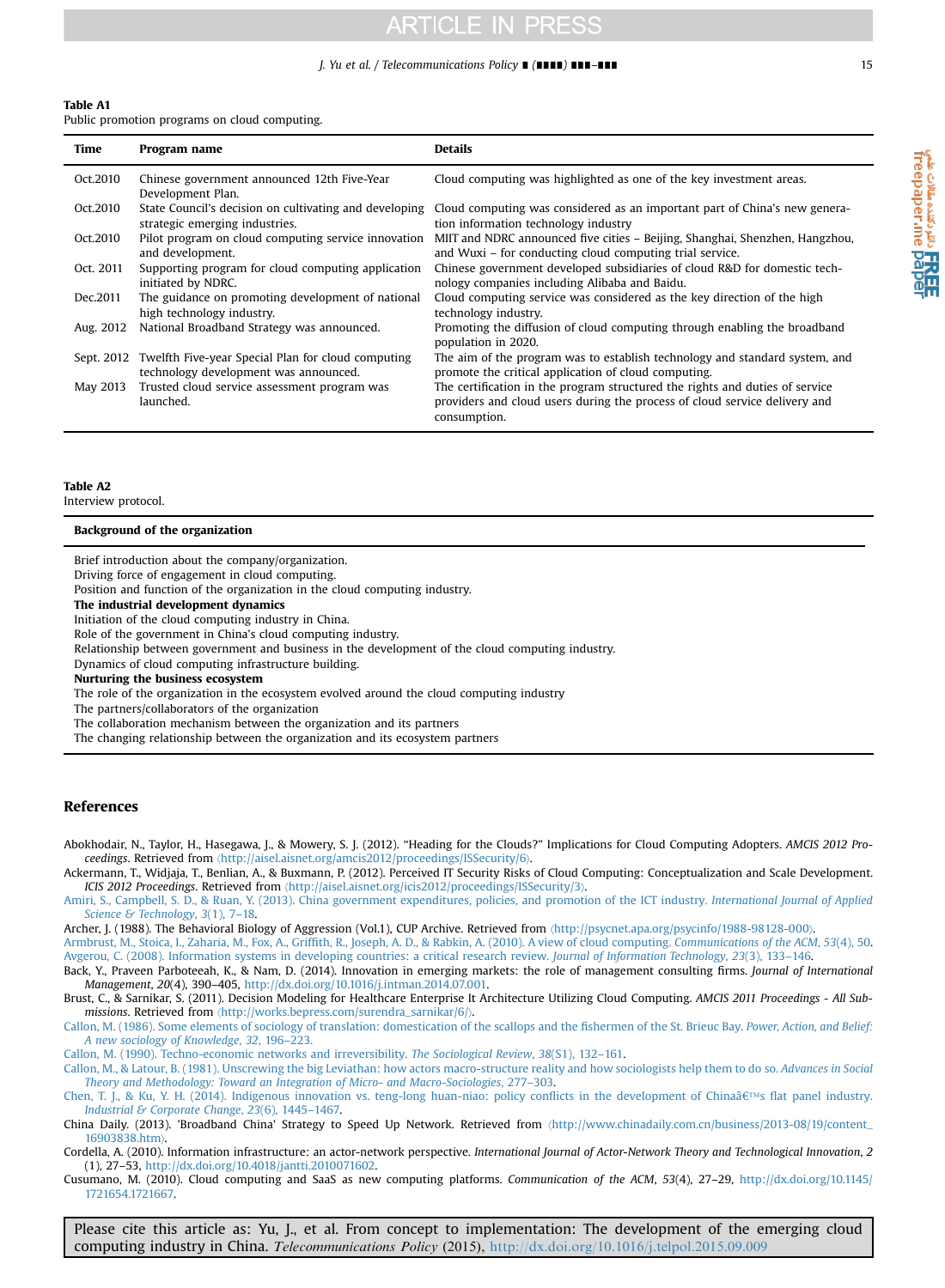#### 16 J. Yu et al. / Telecommunications Policy ∎ (∎∎∎∎) ∎∎∎–∎∎∎

Fang, E., & Zou, S. (2010). The effects of absorptive and joint learning on the instability of international joint ventures in emerging economies. Journal of International Business Studies, 41(5), 906–924, [http://dx.doi.org/10.1057/jibs.2009.100.](http://dx.doi.org/10.1057/jibs.2009.100)

[Gao, P. \(2007\). Counter-networks in standardization: a perspective of developing countries.](http://refhub.elsevier.com/S0308-5961(15)00151-2/sbref11) Information Systems Journal, 17(4), 391–420.

[Gao, P., & Damsgaard, J. \(2007\). A framework for understanding mobile telecommunications market innovation: a case of China.](http://refhub.elsevier.com/S0308-5961(15)00151-2/sbref12) Journal of Electronic [Commerce Research](http://refhub.elsevier.com/S0308-5961(15)00151-2/sbref12), 8, 3.

[Gao, P., & Lyytinen, K. \(2000\). Transformation of China](http://refhub.elsevier.com/S0308-5961(15)00151-2/sbref13)'s telecommunications sector: a macro perspective.. Telecommunications Policy, 24(8), 719–730. [Gershon, R. A., & Kanayama, T. \(1995\). Direct broadcast satellites in Japan: a case study in government-business partnerships.](http://refhub.elsevier.com/S0308-5961(15)00151-2/sbref14) Telecommunications Policy, 19 [\(3\), 217](http://refhub.elsevier.com/S0308-5961(15)00151-2/sbref14)–231.

[Hanseth, O., & Monteiro, E. \(1997\). Inscribing behaviour in information infrastructure standards.](http://refhub.elsevier.com/S0308-5961(15)00151-2/sbref15) Accounting, Management and Information Technologies, 7(4), [183](http://refhub.elsevier.com/S0308-5961(15)00151-2/sbref15)–[211.](http://refhub.elsevier.com/S0308-5961(15)00151-2/sbref15)

Hsu, P.-F., Ray, S., & Li-Hsieh, Y.-Y. (2014). Examining cloud computing adoption intention, pricing mechanism, and deployment model. International Journal of Information Management, 34(4), 474–488, [http://dx.doi.org/10.1016/j.ijinfomgt.2014.04.006.](http://dx.doi.org/10.1016/j.ijinfomgt.2014.04.006)

Hu, A. G. (2007). Technology parks and regional economic growth in China. Research Policy, 36(1), 76–87, <http://dx.doi.org/10.1016/j.respol.2006.08.003>. [Iyer, B., & Henderson, J. \(2010\). Preparing for the future: understanding the seven capabilities of cloud computing.](http://refhub.elsevier.com/S0308-5961(15)00151-2/sbref18) MIS Quarterly Executive, 9(2), 117–131. Janssen, M., &Joha, A. (2011). Challenges for Adopting Cloud-Based Software as a Service (saas) in the Public Sector. ECIS 2011 Proceedings. Retrieved from 〈[http://aisel.aisnet.org/ecis2011/80](http://www.aisel.aisnet.org/ecis2011/80)〉.

Kwak, J., Lee, H., & Fomin, V. V. (2011). Government coordination of confl[icting interests in standardisation: case studies of indigenous ICT standards in](http://refhub.elsevier.com/S0308-5961(15)00151-2/sbref19) [China and South Korea.](http://refhub.elsevier.com/S0308-5961(15)00151-2/sbref19) Technology Analysis & [Strategic Management](http://refhub.elsevier.com/S0308-5961(15)00151-2/sbref19), 23(7), 789–806.

[Kshetri, N. \(2013\). Privacy and security issues in cloud computing: the role of institutions and institutional evolution.](http://refhub.elsevier.com/S0308-5961(15)00151-2/sbref20) Telecommunications Policy, 37(4-5), [372](http://refhub.elsevier.com/S0308-5961(15)00151-2/sbref20)–[386.](http://refhub.elsevier.com/S0308-5961(15)00151-2/sbref20)

Lampe, U., Wenge, O., Müller, A., & Schaarschmidt, R. (2012). Cloud Computing in the Financial Industry - A Road Paved with Security Pitfalls? AMCIS 2012 Proceedings. Retrieved from 〈[http://aisel.aisnet.org/amcis2012/proceedings/ISSecurity/4](http://www.aisel.aisnet.org/amcis2012/proceedings/ISSecurity/4)〉.

Latour, B. (2005). Reassembling the Social - An Introduction to Actor-Network-Theory. Reassembling the Social - An Introduction to Actor-Network-Theory, by Bruno Latour, Pp. 316.Foreword by Bruno Latour. Oxford University Press, Sep 2005. ISBN-10: 0199256047. ISBN-13: 97801992560441.

Law, J. (1992). Notes on the theory of the actor-network: ordering, strategy, and heterogeneity. Systems Practice, 5(4), 379–393, [http://dx.doi.org/10.1007/](http://dx.doi.org/10.1007/BF01059830) [BF01059830.](http://dx.doi.org/10.1007/BF01059830)

Law, J., & Hassard, J. (1999). Actor Network Theory and After. Blackwell Publishers. Retrieved from  $\frac{\hbar}{\hbar}$  (1999). Actor Network Theory and After. Blackwell Publishers. Retrieved from  $\frac{\hbar}{\hbar}$  (1999). Actor Netwo  $tag = citeulike09-20&path = ASIN/0631211942.$  $tag = citeulike09-20&path = ASIN/0631211942.$  $tag = citeulike09-20&path = ASIN/0631211942.$  $tag = citeulike09-20&path = ASIN/0631211942.$  $tag = citeulike09-20&path = ASIN/0631211942.$  $tag = citeulike09-20&path = ASIN/0631211942.$  $tag = citeulike09-20&path = ASIN/0631211942.$  $tag = citeulike09-20&path = ASIN/0631211942.$ 

Larson, C. (2013). Will Cloud Computing in China Be a Boon or Peril for Business? Retrieved from  $\frac{\hbar}{\hbar}$  //www.christina-larson.com/will-cloud-computing[in-china-be-a-boon-or-peril-for-business/](http://www.christina-larson.com/will-cloud-computing-in-china-be-a-boon-or-peril-for-business/)〉.

Lee, H., Chan, S., & Oh, S. (2009). China's ICT standards policy after the WTO accession: techno-national versus techno-globalism. Info, 11(1), 9–18, [http://dx.](http://dx.doi.org/10.1108/14636690910932966) [doi.org/10.1108/14636690910932966](http://dx.doi.org/10.1108/14636690910932966).

Lee, Y.-C., Tang, H., & Sugumaran, V. (2012). A Deployment Model for Cloud Computing Using the Analytic Hierarchy Process and BCOR Analysis. AMCIS 2012 Proceedings. Retrieved from 〈[http://aisel.aisnet.org/amcis2012/proceedings/EnterpriseSystems/18](http://www.aisel.aisnet.org/amcis2012/proceedings/EnterpriseSystems/18)〉.

[Li, C. \(2007\). China in the year 2020: three political scenarios.](http://refhub.elsevier.com/S0308-5961(15)00151-2/sbref23) Asia Policy, 4(1), 17–29.

Li, H. M. (2013). 'Broadband China' strategy to upgrade current networks. China Economic Net. Retrieved from [〈](http://www.aisel.aisnet.org/ecis2011/123)[http://ence.cn/subject/exclusive/201308/19/](http://en.ce.cn/subject/exclusive/201308/19/t20130819_1233999.shtml) [t20130819\\_1233999.shtml](http://en.ce.cn/subject/exclusive/201308/19/t20130819_1233999.shtml)[〉](http://www.aisel.aisnet.org/ecis2011/123).

Li, L., Gao, P., & Mao, J.-Y. (2014). Research on IT in China: a call for greater contextualization. Journal of Information Technology, 29(3), 208–222, [http://dx.doi.](http://dx.doi.org/10.1057/jit.2014.15) [org/10.1057/jit.2014.15.](http://dx.doi.org/10.1057/jit.2014.15)

[Li, X., Shen, J., Ma, W., & Zhang, W. \(2015\). The effect of business ties and government ties on new IT venture growth: an empirical examination in China.](http://refhub.elsevier.com/S0308-5961(15)00151-2/sbref26) [Information Technology &](http://refhub.elsevier.com/S0308-5961(15)00151-2/sbref26) Management [Published on line from June 17 2015](http://refhub.elsevier.com/S0308-5961(15)00151-2/sbref26)

Luoma, E., & Nyberg, T. (2011). Four Scenarios for Adoption of Cloud Computing in China. ECIS 2011 Proceedings. Retrieved from  $\frac{\text{http://aisel.aisnet.org}}{\text{http://aisel.aisnet.org}}$ [ecis2011/123](http://www.aisel.aisnet.org/ecis2011/123)〉.

MacKenzie, D. (2009). Making things the same: gases, emission rights and the politics of carbon markets. Accounting, Organizations and Society, 34(3–4), 440–455, [http://dx.doi.org/10.1016/j.aos.2008.02.004.](http://dx.doi.org/10.1016/j.aos.2008.02.004)

[Mahmood, I. P., & Mitchell, W. \(2004\). Two faces: effects of business groups on innovation in emerging economies.](http://refhub.elsevier.com/S0308-5961(15)00151-2/sbref28) Management Science, 50(10), 1348–1365. Mahmood, I., Chung, C.-N., & Mitchell, W. (2012). The evolving impact of combinatorial opportunities and exhaustion on innovation by business groups as

market development increases: the case of Taiwan. Management Science, 59(5), 1142-1161, <http://dx.doi.org/10.1287/mnsc.1120.1605>. [Marston, S., Li, Z., Bandyopadhyay, S., Zhang, J., & Ghalsasi, A. \(2011\). Cloud computing](http://refhub.elsevier.com/S0308-5961(15)00151-2/sbref30) — the business perspective. Decision Support Systems, 51(1), 176–189. [Martinsons, M. G. \(2005\). Transforming China.](http://refhub.elsevier.com/S0308-5961(15)00151-2/sbref31) Communications of the ACM, 48(4), 44–48.

MIIT. (2014). The Planning and Operation of Datacenter in China. Retrieved from  $\frac{\hbar}{\hbar}$ /www.miit.gov.cn/n11293472/n11293832/n12845605/n13916973/ [16084590.html](http://www.miit.gov.cn/n11293472/n11293832/n12845605/n13916973/16084590.html)〉.

Morris, A. (2009) Socio-Technical Systems in ICT: A Comprehensive Survey. UNSPECIFIED. (Unpublished).

[Muchie, M., & Baskaran, A. \(2006\). General conclusions: innovation systems for ICT: implications for the less developing economies.](http://refhub.elsevier.com/S0308-5961(15)00151-2/sbref32) Bridging the Digital [Divide: Innovation Systems for ICT in Brazil, China, India, Thailand and Southern Africa](http://refhub.elsevier.com/S0308-5961(15)00151-2/sbref32), 237.

[Nag, R., Corley, K. G., & Gioia, D. A. \(2007\). The intersection of organizational identity, knowledge, and practice: attempting strategic change via](http://refhub.elsevier.com/S0308-5961(15)00151-2/sbref33) knowledge grafting. [Academic Management Journal](http://refhub.elsevier.com/S0308-5961(15)00151-2/sbref33), 50(4), 821–847.

Oliveira, T., Thomas, M., & Espadanal, M. (2014). Assessing the determinants of cloud computing adoption: an analysis of the manufacturing and services sectors. Information & Management, 51(5), 497-510, <http://dx.doi.org/10.1016/j.im.2014.03.006>.

[Owens, D. \(2010\). Securing elasticity in the cloud.](http://refhub.elsevier.com/S0308-5961(15)00151-2/sbref35) Communication of the ACM, 53(6), 46–51.

Rosenberg, N. (1994). [Exploring the black box: technology, economics, and history](http://refhub.elsevier.com/S0308-5961(15)00151-2/sbref37). Cambridge University Press.

Sarkar, P., & Young, L. (2011).Sailing the Cloud: A Case Study of Perceptions and Changing Roles in an Australian University. ECIS 2011 Proceedings. Retrieved from 〈[http://aisel.aisnet.org/ecis2011/124](http://www.aisel.aisnet.org/ecis2011/124)〉.

[Sarker, S., Sarker, S., & Sidorova, A. \(2006\). Understanding business process change failure: an actor-network perspective.](http://refhub.elsevier.com/S0308-5961(15)00151-2/sbref38) Journal of Management Infor[mation Systems](http://refhub.elsevier.com/S0308-5961(15)00151-2/sbref38), 23(1), 51–86.

Schneider, S., & Sunyaev, A. (2014). Determinant factors of cloud-sourcing decisions: reflecting on the IT outsourcing literature in the era of cloud computing. Journal of Information Technology[http://dx.doi.org/10.1057/jit.2014.25.](http://dx.doi.org/10.1057/jit.2014.25)

[Shen, Y., Yang, J., & Keskin, T. \(2014\). Impact of cultural differences on the cloud computing ecosystems in the USA and China.](http://refhub.elsevier.com/S0308-5961(15)00151-2/sbref40) Enabling the New Era of Cloud [Computing Data Security Transfer](http://refhub.elsevier.com/S0308-5961(15)00151-2/sbref40) & [Management](http://refhub.elsevier.com/S0308-5961(15)00151-2/sbref40), 269–283.

[Song, J., & Wang, E. \(2012\). China's information and communication technology in geographic perspective.](http://refhub.elsevier.com/S0308-5961(15)00151-2/sbref41) Eurasian Geography and Economics, 53(4), 502–526. Suttmeier, R. P., & Yao, X. (2004). China's post-WTO technology policy: standards, software, and the changing nature of techno-nationalism. DC: National Bureau of Asian Research Washington Retrieved from  $\frac{\hbar t}{\hbar}$ /www.nbr.org/publications/element.aspx?id=[257](http://www.nbr.org/publications/element.aspx?id=257)).

[Subramanian, N., Abdulrahman, M. D., & Zhou, X. \(2014\). Integration of logistics and cloud computing service providers: cost and green bene](http://refhub.elsevier.com/S0308-5961(15)00151-2/sbref43)fits in the Chinese context. [Transportation Research Part E Logistics](http://refhub.elsevier.com/S0308-5961(15)00151-2/sbref43) & [Transportation Review](http://refhub.elsevier.com/S0308-5961(15)00151-2/sbref43), 70(10), 86–98.

[Tang, M. F., Lee, J., Liu, K., Lu, Y., Tang, M. F., & Lu, Y. \(2014\). Assessing government-supported technology-based business incubators: evidence from China.](http://refhub.elsevier.com/S0308-5961(15)00151-2/sbref44) [International Journal of Technology Management](http://refhub.elsevier.com/S0308-5961(15)00151-2/sbref44), 65(1), 24–48.

Tiezzi, S. (2014) In Cyber Dispute with US, China Targets IBM, Cisco, ([http://thediplomat.com/2014/05/in-cyber-dispute-with-us-china-targets-ibm-cisco/](http://www.thediplomat.com/2014/05/in-cyber-dispute-with-us-china-targets-ibm-cisco/)). [Tiwana, A., Konsynski, B., & Bush, A. A. \(2010\). Research commentary-platform evolution: co-evolution of platform architecture, governance, and envir](http://refhub.elsevier.com/S0308-5961(15)00151-2/sbref45)onmental dynamics. [Information Systems Research](http://refhub.elsevier.com/S0308-5961(15)00151-2/sbref45), 21(4), 675–687.

<span id="page-15-0"></span>